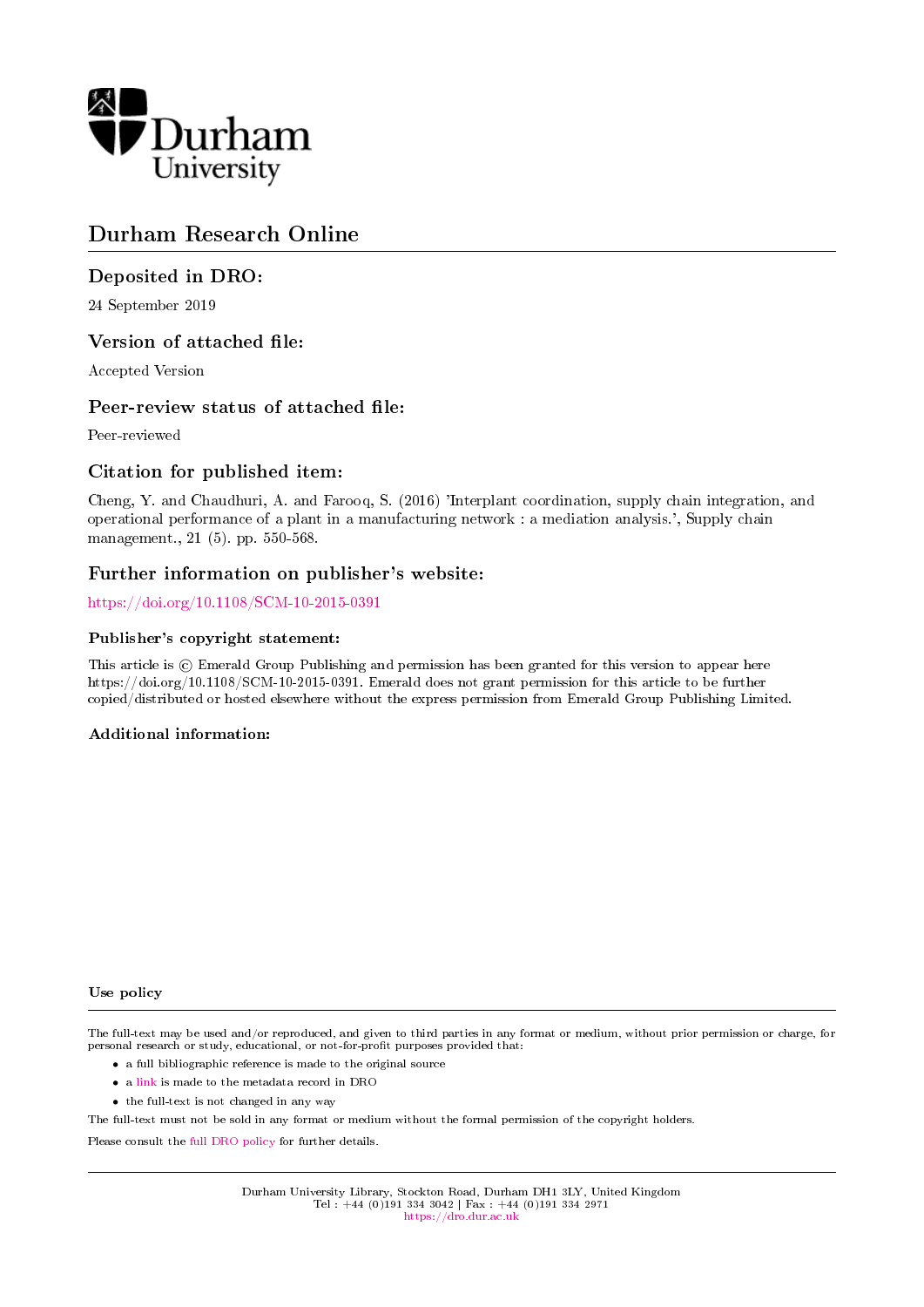# **Interplant coordination, supply chain integration, and operational performance of a plant in a manufacturing network: A mediation analysis**

# **Abstract**

**Purpose** – The objective of this paper is to investigate the relationships at the level of plant in a manufacturing network, labelled as networked plant in the paper, between (1) inter-plant coordination and operational performance, (2) supply chain integration (SCI) and operational performance, and (3) inter-plant coordination and SCI.

**Design/methodology/approach** – This paper is developed based on the data obtained from the sixth version of International Manufacturing Strategy Survey (IMSS VI). Specifically, this paper uses a subset of the IMSS VI data set from the 606 plants that identified themselves as one of the plants in a manufacturing network.

**Findings** – This paper finds that external integration is significantly related to operational performance of networked plant, whereas internal integration is not. As an enabler for external integration, the influence of internal integration on operational performance of networked plant is mediated by external integration. This paper also provides evidence to the purported positive impact of internal integration on inter-plant coordination, as well as the positive impact of inter-plant coordination on external integration. It further suggests inter-plant coordination can influence operational performance of networked plant through external integration and also mediate the relationship from internal integration to performance through external integration.

**Originality/value** – This paper contributes to the SCI literature and extends our understanding of the impact of SCI on the operational performance by selecting networked plant as a unit of analysis. Besides, this paper distinguishes inter-plant coordination from SCI and investigates the relationship between SCI and inter-plant coordination for the first time.

**Keywords:** inter-plant coordination, supply chain integration, operational performance, manufacturing network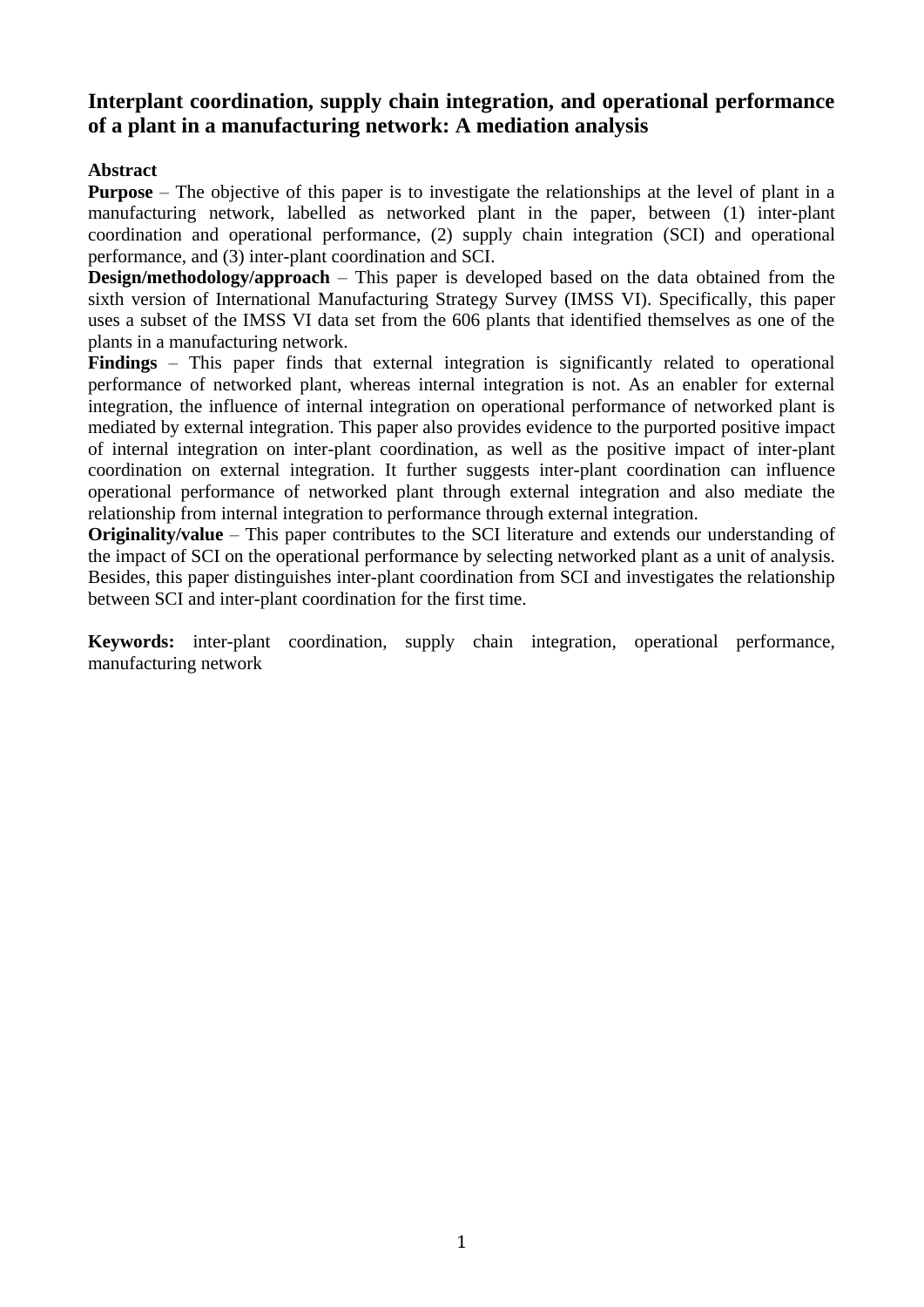#### **1. Introduction**

During the last 20 years, multinational corporations (MNCs) have attempted to globalise their geographically dispersed plants and manufacturing system concepts have moved from a focus on the plant to one on the manufacturing network (Ferdows 1989; Rudberg and Olhager 2003; Cheng et al., 2015a). A manufacturing network is viewed as a coordinated aggregation of intra-firm plants located in different places, underlining the need for a wide perspective covering geographic dispersion and interdependent coordination rather than the traditional focus on separated manufacturing sites (Ferdows, 1989; Shi and Gregory, 1998; and Rudberg and Olhager, 2003). It seeks to extend traditional manufacturing system boundaries from a single factory towards a multiplant system (Shi and Gregory, 2005), but it does not address inter-firm collaboration and is normally studied as a wholly owned and internal network in which all plants are under full financial control (Rudberg and Olhager, 2003; Cheng et al., 2015a)<sup>1</sup>.

A plant, belonging to such a manufacturing network, is able to learn more about technology, customers, products or processes from other plants than it can learn by itself. It may also gain advantages in cost or flexibility from collaborating with other plants in the same network that it cannot achieve if it is managed as a stand-alone entity (Maritan et al., 2004). However, it has to face the complexity of inter-plant coordination (Prasad and Babbar 2000; Colotla et al. 2003). A plant must be coordinated to integrate material flows, management skills, product/process development, or other knowledge with other plants in the same network, in order to derive the above-mentioned benefits (Cheng et al., 2015a). Unfortunately, little attention has been devoted to coordination issues in the existing studies. There is a lack of research on the relationship between inter-plant coordination and performance of plant in a manufacturing network (Pontrandolfo and Okogbaa, 1999; Cheng et al., 2015a).

In addition to coordinate with other plants, a plant in a manufacturing network is also supposed to acquire, share, and consolidate strategic knowledge and information with internal and external partners, in order to achieve better alignment of objectives and business processes, coordination, and fit (Swink et al., 2007). The degree to which a manufacturer strategically collaborates with its supply chain partners and collaboratively manages intra- and inter-organisation processes (Flynn et al., 2010) is normally defined as supply chain integration (SCI), which has received increasing attention among academicians and practitioners alike in recent years (Zhao et al., 2008; Flynn et al., 2010; Zhao et al., 2011). However, the existing studies on SCI have seldom addressed plants in a manufacturing network and rarely considered the coordination among plants in the same network, as they mainly focus on the integration across internal functions and the integration with external suppliers and customers. The relationships between SCI and performance of plant in a manufacturing network as well as between SCI and inter-plant coordination have accordingly remained uninvestigated.

Therefore, the main objective of this paper is to investigate the relationships at the level of plant in a manufacturing network, which will be labelled as networked plant and used in the rest of this paper hereafter, between (1) inter-plant coordination and operational performance, (2) SCI and operational performance, and (3) inter-plant coordination and SCI. We use the data obtained from the sixth version of International Manufacturing Strategy Survey (IMSS VI) to explore these relationships. The remainder of the paper is organised as follows. First, the theoretical background is described and research hypotheses are developed in section 2. This is followed by an introduction of the research methodology in section 3. We then report and discuss our findings in section 4 and section 5 respectively. Finally, main conclusions are drawn, together with implications for research and managers, limitations of this study and suggestions for future research in section 6.

### **2. Theoretical background and hypothesis development**

1

*2.1 Inter-plant coordination and its relationship with operational performance of networked plant*

<sup>&</sup>lt;sup>1</sup> A detailed analysis on the differences between manufacturing network and supply chain/network can be seen in Rudberg and Olhager (2003).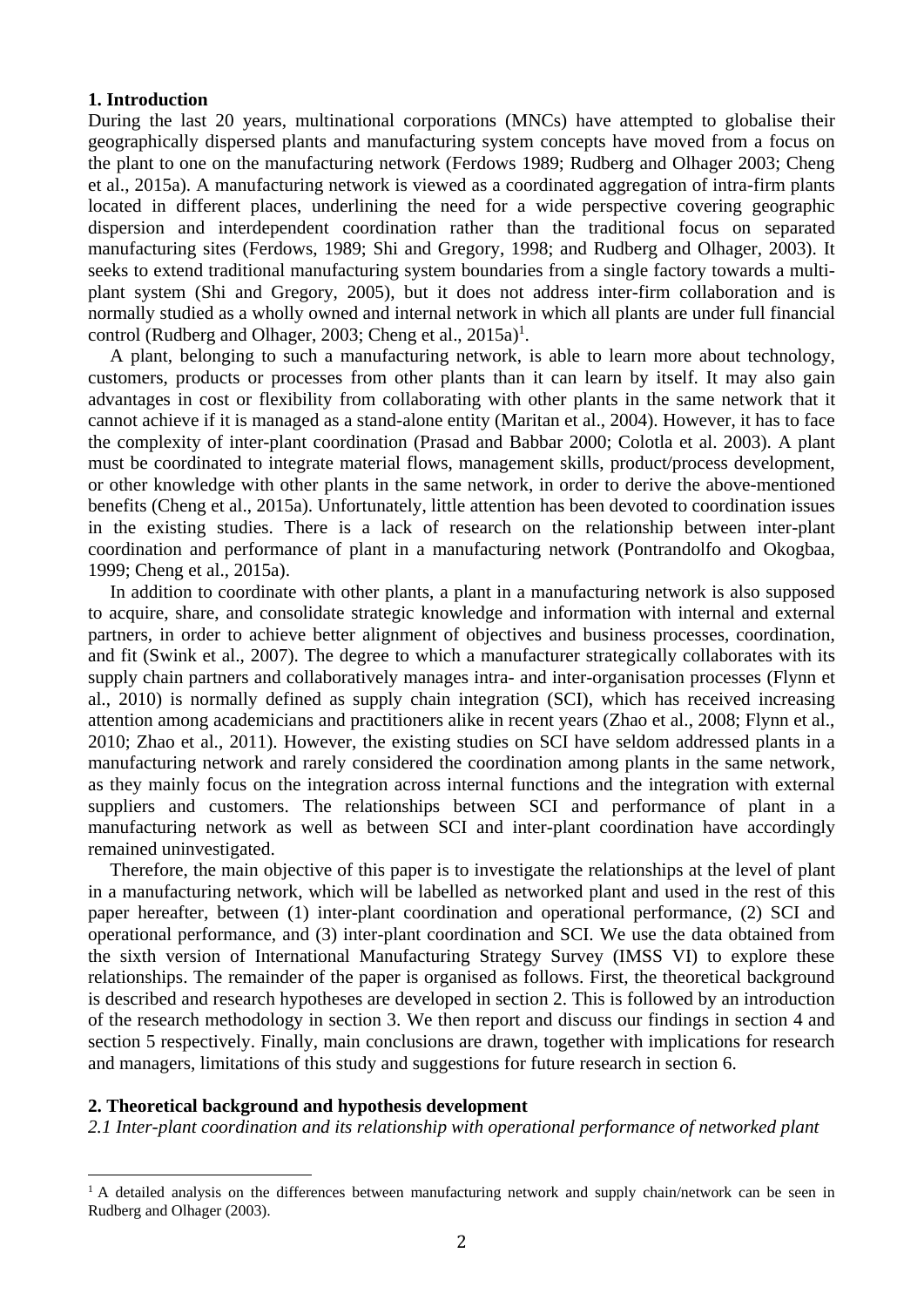Designing a manufacturing network is like designing any operating system. Therefore, two types of decisions must be made: those concerning "configuration", which primarily addresses structural decisions to design a network, and those related to "coordination", which primarily addresses infrastructural links among plants (Colotla et al., 2003; Hayes et al., 2005). Thought of as an infrastructural process, inter-plant coordination specifically refers to the question for a networked plant about how to link or integrate with other plants in order to achieve the firm**'**s strategic objectives. Its aim is to achieve the efficient and effective planning of the physical and non-physical flows among the network**'**s plants (Pontrandolfo and Okogbaa, 1999).

While a considerable number of studies in operations management deal with configuration issue, less attention has been devoted to inter-plant coordination (Pontrandolfo and Okogbaa, 1999). Generally, three streams of studies on coordination can be identified from the existing literature (Cheng et al., 2015a). The first stream is about the introduction of practices related to inter-plant coordination. There exist many companies that have operated their manufacturing networks for years. Accordingly, they have accumulated much experience on inter-plant coordination and gradually formed their own practices in terms of structured tools, processes, and methods. Some of these practices have been introduced through specific case studies, such as Fletcher (1997), and Rudberg and West (2008). The second stream is related to the transfer and diffusion of production experience, knowledge and innovation among plants, as well as within-network learning (Flaherty, 1996). This is actually fundamental to ensure that a networked plant is able to benefit from belonging to a manufacturing network by learning more from other plants. Thus, the studies in this stream, e.g. Ferdows (2006), Cheng et al. (2010), Waehrens et al. (2012), Deflorin et al. (2012), Lang et al. (2014), attempt to explore how and when to transfer production experience, knowledge and innovation among geographically dispersed plants, specifically from the perspective of operations management. The last and the most dominant stream is the optimisation of physical distribution, which focuses on optimising the allocation of production among plants and the distribution of products between multiple plants and distribution centres or even customers within a manufacturing network. Nevertheless, the research in this stream has its origins in logistics management, materials management, demand management, order fulfilment, and procurement (Lambert and Cooper, 2000) and is mostly built on mathematical models (e.g. Tsiakis and Papageorgiou, 2008; Yuan et al., 2012).

A review of inter-plant coordination studies in three streams reveals different forms of interplant coordination, such as information sharing, knowledge transfer, and innovation diffusion, all of which are normally supported by the use of technology and the establishment of organisational infrastructure. Moreover, joint decision making among plants (Cheng et al., 2011; Cheng et al., 2014) and developing a comprehensive network performance management system (Cheng et al., 2015a) are also indicated to be important for inter-plant coordination. Nevertheless, past research provides little information regarding the contributions of inter-plant coordination to operational performance of networked plant. In fact, most of the existing studies, especially those in the third stream, tend to incorporate performance measures as objectives or constraints in their mathematical models to determine product or material flows across plants but do not explicitly consider the information, knowledge sharing and collaboration between networked plants (Tsiakis and Papageorgiou, 2008; Yuan et al., 2012). In contrast, only a few studies in the first two streams indirectly attempt to explore the relationship between inter-plant coordination and operational performance (Rudberg and West, 2008; Ferdows and Thurnheer, 2011). In these studies, a positive link between inter-plant coordination and operational performance of networked plant is suggested, which is however mostly built on case studies and is not empirically tested (Netland and Aspelund, 2014). In fact, inter-plant coordination enables the transfer of production experience, knowledge, and innovation across plants and thereby facilitates plants to simultaneously improve their product and process designs, which are instrumental to reducing product cost and improving product quality. Meanwhile, the mutual exchange of information about products, processes, schedules and capabilities allows for better coordination of production capacity to improve production flexibility and delivery performance. Therefore, in this paper, we aim to examine the relationship between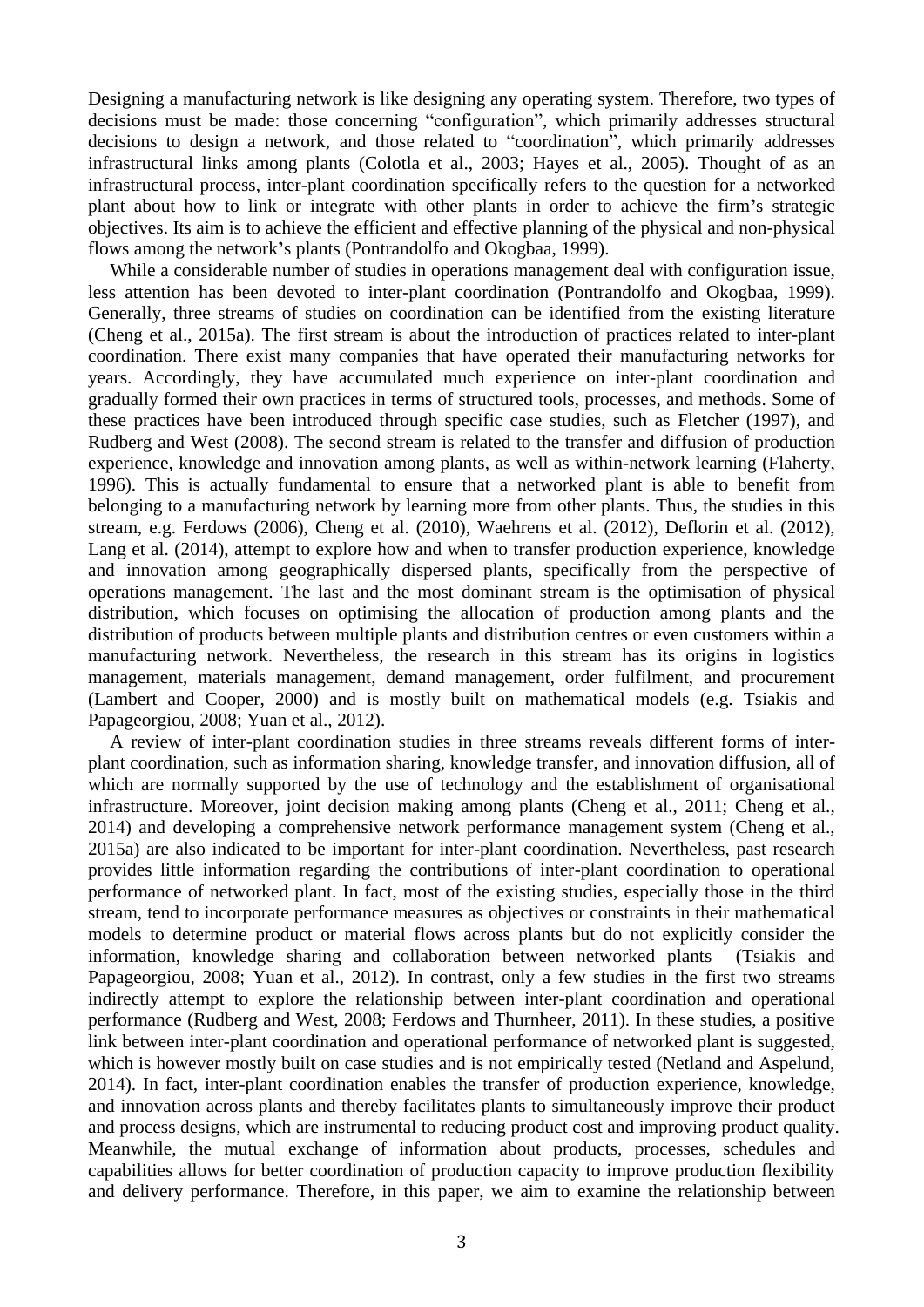inter-plant coordination and operational performance of networked plant, which is hypothesized as below:

*H1: Inter-plant coordination is positively related to the operational performance of networked plants.* 

*2.2 Supply chain integration and its relationship with operational performance of networked plant* The existing research on SCI is characterised by evolving definitions and dimensions (Van der Vaart and van Donk, 2008). Nevertheless, the diverse dimensions of SCI can be collapsed into two key dimensions: internal and external integration (Zhao et al., 2011).

In the existing literature, internal integration refers to the degree to which a manufacturer structures its intra-organisational practices, procedures and behaviours into collaborative, synchronised and manageable processes and systems across functions, in order to fulfil its customers' requirements and to efficiently interact with its suppliers (Chen and Paulraj, 2004; Schoenherr and Swink, 2012). It in essence involves information sharing between internal functions, strategic cross-functional cooperation, and working together (Zhao et al., 2011). Researchers have long articulated the need for studying internal integration and often mentioned it as a necessary step in supply chain integration process (Rosenzweig et al., 2003). For example, Zhao et al. (2011) analyse the influence of internal integration on external integration from the perspective of organisational capability and elaborate such influence in detail from the aspects of information sharing, strategic cooperation or alliance, and working together. Considered as part of a complete conceptualisation of supply chain integration (Swink et al., 2007; Flynn et al., 2010; Zhao et al., 2011), internal integration is further shown to be positively associated with operational performance (Swink et al., 2007; Flynn et al., 2010).

The other dimension of SCI, i.e. external integration, refers to the degree to which a manufacturer combines with its external partners to structure its inter-organisational strategies, practices, procedures and behaviours (Chen and Paulraj, 2004; Zhao et al., 2011). It further consists of supplier and customer integration. Supplier integration is related to coordination and information sharing with critical suppliers that provide insights into suppliers' processes, capabilities, and constraints. It is practised in manufacturing plants in order to enable more effective planning and forecasting, product and process design, and transaction management (Bowersox et al., 1999; Ragatz et al., 2002). Customer integration involves close collaboration and information sharing activities with key customers that provide insights into market expectations and opportunities (Bowersox et al., 1999; Wong et al., 2011). It enables manufacturing plants to develop a better understanding of customers' preferences, and to build relationships with customers (Swink et al., 2007). Researchers have long recognised the importance of a close integrated relationship between manufacturers and their supply chain partners (e.g. Lambert et al., 1978). Ever more research efforts have been made to examine the impacts of external integration on different operational performance (Rosenzweig et al., 2003; Jayaram et al., 2010; Wong et al., 2011; Schoenherr and Swink, 2012.)

In summary, SCI, in terms of internal and external integration, has been widely addressed in the relevant literature, but the existing studies on SCI have rarely taken the coordination among plants in the same network in to consideration, or vice versa. In fact, the existing literature on SCI has paid little attention to the manufacturing plant, not to mention networked plant. Their findings were normally developed based on samples of manufacturing firms. To our knowledge, there is only one study specifically discussing the relationship between SCI and the operational performance of manufacturing plant (Swink et al., 2007), but showing inconsistent results to other studies taking firm as the unit of analysis. Considering networked plant is also supposed to acquire, share, and consolidate strategic knowledge and information across internal functions and with external partners, we feel the necessity of specifying the relationships between internal and external integration for networked plant and further between SCI and the operational performance of networked plant, since optimal deployment of resources of a manufacturing firm must eventually be made at the plant (Swink et al., 2007). Nevertheless, various theoretical arguments proposed in the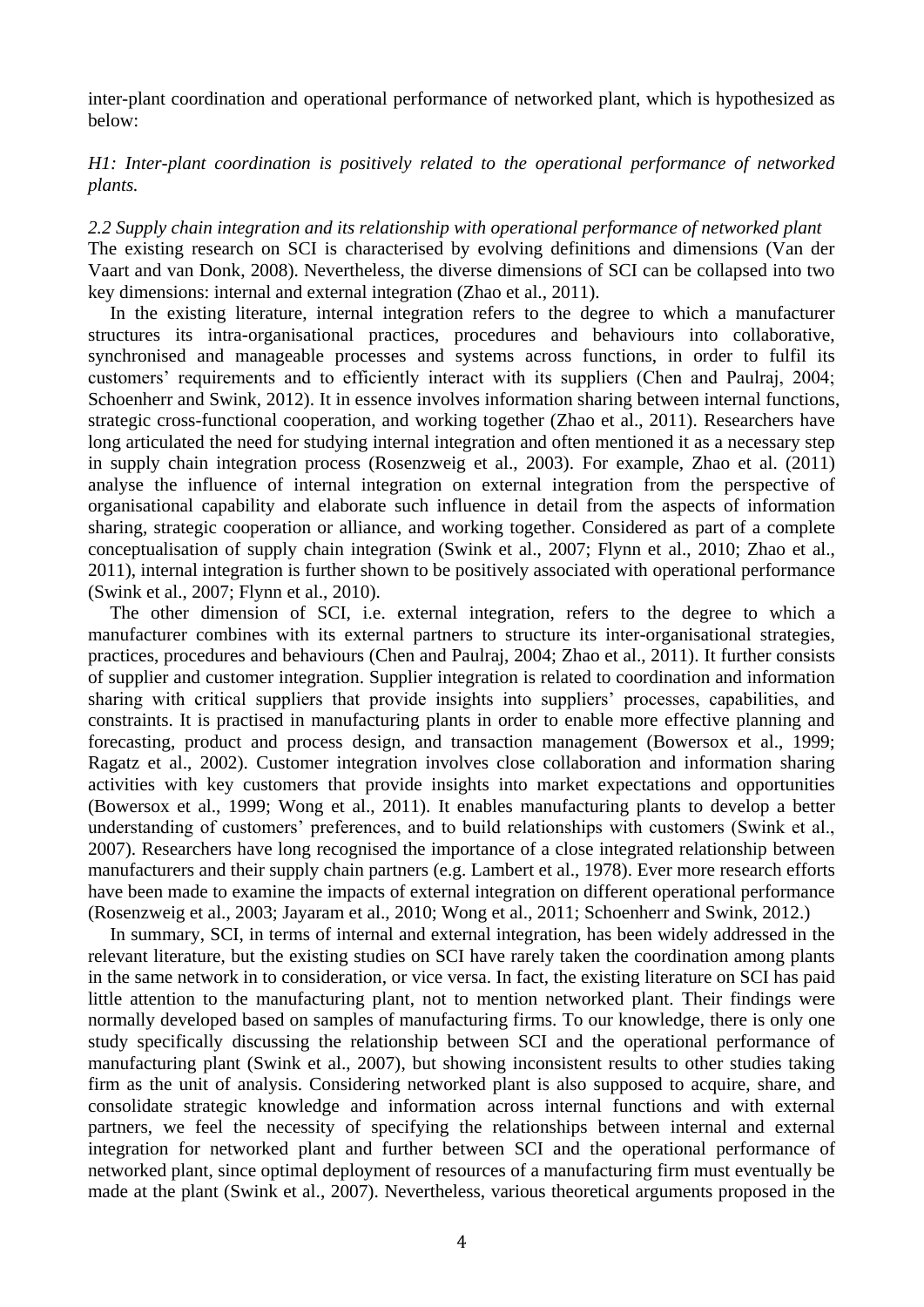existing studies regarding to how internal integration influences external integration (e.g. Zhao et al., 2011) and how SCI impacts operational performance (e.g. Flynn et al., 2010; Wong et al., 2011) can still be viable when addressing networked plants. For example, internal integration breaks down functional barriers within a networked plant and is thereby expected to be related to the operational performance of networked plant. Meanwhile, external integration helps networked plants to resolve conflicting objectives. Supplier integration facilitates suppliers to understand and anticipate the networked plant's needs. This mutual exchange of information about products, processes, schedules and capabilities helps networked plant develop its production plans and produce goods on time. Similarly, customer integration offers opportunities for improving the accuracy of demand information, which reduces the networked plant's product design and production planning time and inventory obsolescence, allowing it to reduce costs, create greater value and detect demand changes more quickly. Therefore, we propose the following hypotheses:

# *H2: Internal integration is positively related to the operational performance of networked plant. H3: External integration is positively related to the operational performance of networked plant.*

Furthermore, as its external environment (in a supply chain, the characteristics of its customers and suppliers) changes, a networked plant should respond by developing, selecting and implementing strategies to maintain fit, not only among internal structural characteristics, but also with its external environment. In other words, external integration builds on a networked plant's internal integration. Although the other studies indicated that internal integration can be a precursor to external integration (Braunscheidel and Suresh, 2009; Zhao et al., 2011; Jayaram et al., 2011) and further provided empirical evidence to support this internal-external integration link (Koufteros et al., 2005, 2010; Zhao et al., 2011), there is still scarce research that goes further to link internal-external integration with performance and explores the possible mediation effect of external integration on the relationship between internal integration and operational performance. Instead, much of the extant literature on SCI explored the moderating effect of external integration on the relationship between internal integration and performance (Droge et al., 2004 and Flynn et al., 2010). To address this gap, we propose the following hypotheses:

# *H4: The relationship between internal integration and the operational performance of networked plant is mediated by external integration.*

#### *2.3 Inter-plant coordination and supply chain integration*

According to the stage theory of SCI (Stevens, 1990; Zhao et al., 2011), internal integration is a relatively low level of SCI, where only the internal functions are integrated, while external integration is a relatively high level of SCI, where also external supply chain partners are integrated. In line with this thinking, inter-plant coordination can be viewed as a middle level of integration. It goes beyond internal integration and extends internal integration's elimination of functional silos to span across plants in the same manufacturing network, but it merely focuses on single firms and does not address inter-firm collaboration with external partners (Cheng et al., 2015a). In other words, internal integration, inter-plant coordination, and external integration represent a continuum of integration. It is thereby reasonable to speculate that inter-plant coordination is linked with internal and external integration, although the relationships between them have scarcely been discussed in the existing studies.

First, from the perspective of organisational capability, internal integration represents an absorptive capability for learning from external partners (e.g. Lane et al., 2006) and an internal communication and coordination capability for external coordination (Takeishi, 2001). It is thereby argued that when a networked plant has a high level of internal integration, it will be more capable to achieve a high level of inter-plant coordination. For example, Vereecke et al. (2006) indicate that plants with higher level of capabilities are true network players, which interact with other plants in the same manufacturing network more frequently. Cheng et al. (2010) show that the absorptive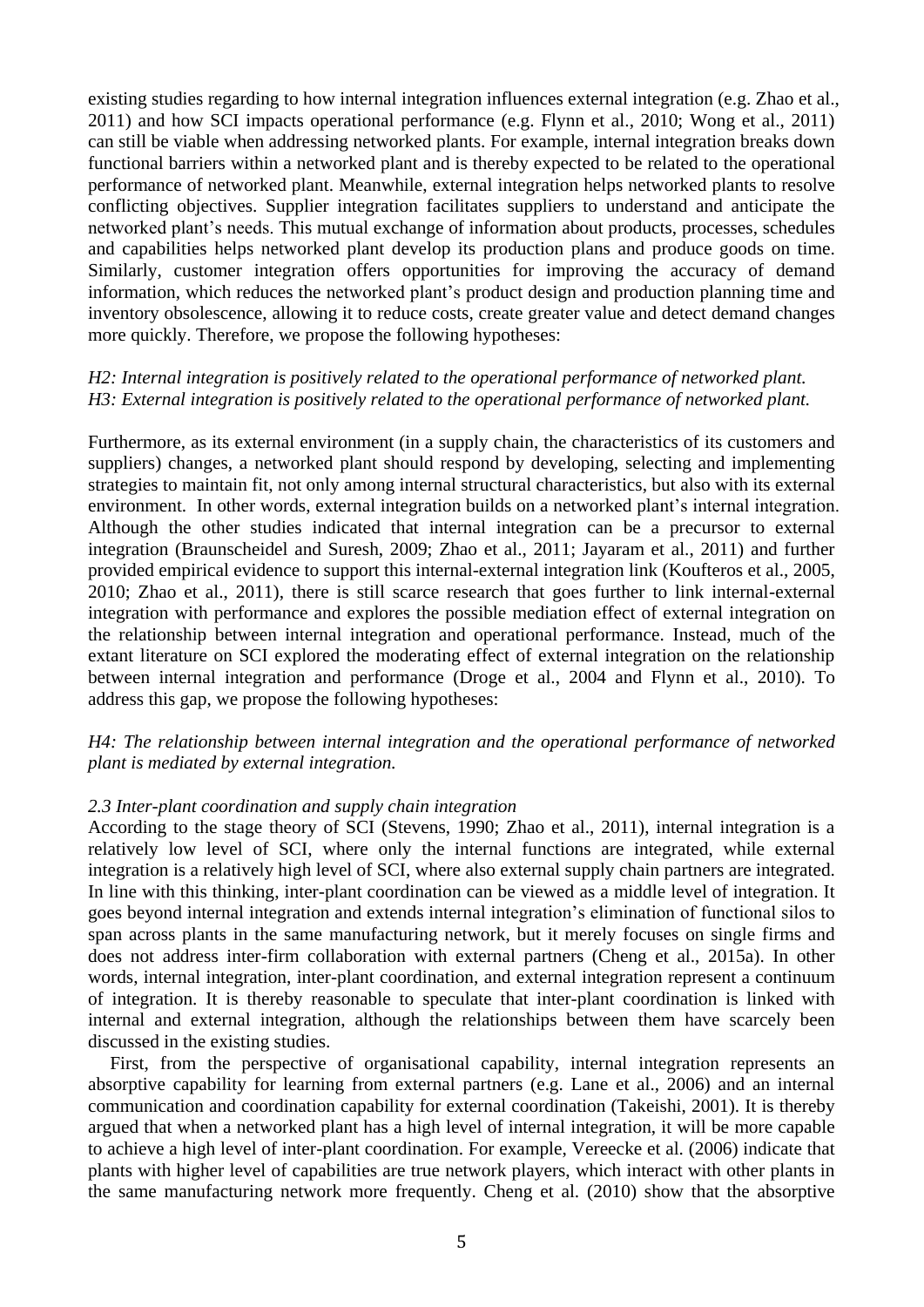capability of a plant to disseminate, interpret, and utilise new knowledge is positively associated with the success of knowledge transfer among the plants in the same network. Thus, a plant with a high level of absorptive capability is more to likely learn from the other plants and understand their business to facilitate inter-plant coordination. Furthermore, inspired by Zhao et al. (2011), the influence of internal integration on inter-plant coordination can also be elaborated in terms of cross functional cooperation and information sharing. On the one hand, inter-plant coordination requires cooperation between different functional departments within the networked plant. For example, close cooperation between manufacturing and purchasing/sales/logistics functions seems to be necessary (Olhager et al., 2015) for supporting optimised allocation of production and accurate distribution of products among plants (Rudberg and Olhager, 2003). On the other hand, in the area of information sharing, it is less likely that a networked plant can share information and data with other plants if it does not have well-established internal systems and capabilities to integrate data and share information across internal functional departments. For example, if the plant does not have real-time visibility of inventory and operating data, it cannot share such data with other plants in the same network accurately in real time. If the plant does not have a good Enterprise Resource Planning (ERP) system that allows for cross-functional transparency of data for operational planning and control, data shared by other plants might not be fully utilised as well. Thus, we propose the following hypothesis:

# *H5: Internal integration is positively related to inter-plant coordination for networked plant.*

Furthermore, combining hypotheses H5 and H1, we are able to propose a hypothesis regarding the mediation effect of inter-plant coordination on the relationship between internal integration and the operational performance of networked plant. This is related to the segmentation approach suggested by Rungtusanatham et al. (2014), i.e. developing hypotheses for the effect of X on M1 and the effect of M1 on Y, and concluding by stating the hypothesis for the mediation effect of M1.

# *H6: The relationship between internal integration and the operational performance of networked plant is mediated by inter-plant coordination.*

Second, inter-plant coordination enables networked plants to better manage the flows of products and offers opportunities for improving the accuracy of information about products, processes, capabilities, and demands between plants. In turn, the accurate and timely information can facilitate external integration, since external uncertainties and linkages must be internally absorbed into the proper places in an organisation (Morash and Clinton, 1998). As its external environment (in terms of suppliers and customers) changes, a plant can respond by communicating with the other plants in the same manufacturing network, especially when it is not capable, e.g. for producing a large volume, exceeding its capacity. As mentioned in the introduction, this is actually one of benefits from managing a group of plants as a network (Maritan et al., 2004). Besides, inter-plant coordination provides access to resources, knowledge, and capabilities at other plants that otherwise may have been costly to develop internally at an individual plant. The more is the knowledge obtained, the higher is the possibility that a networked plant can manage its relationships with suppliers and customers. By doing so, a networked plant can further strengthen the relationship commitment, defined as a willingness to develop and maintain a stable, long-lasting relationship (Moore, 1998), with its suppliers and customers. Because external integration is created based on cooperative and mutually beneficial collaborations (Wisner and Tan, 2000), the networked plant and its suppliers and customers, with relationship commitment, will become more intrinsically tied to established goals, and more willing to share information and synchronise their processes (Chen and Paulraj, 2004; Zhao et al., 2011). Therefore, we hypothesize:

## *H7: Inter-plant coordination is positively related to external integration for networked plant.*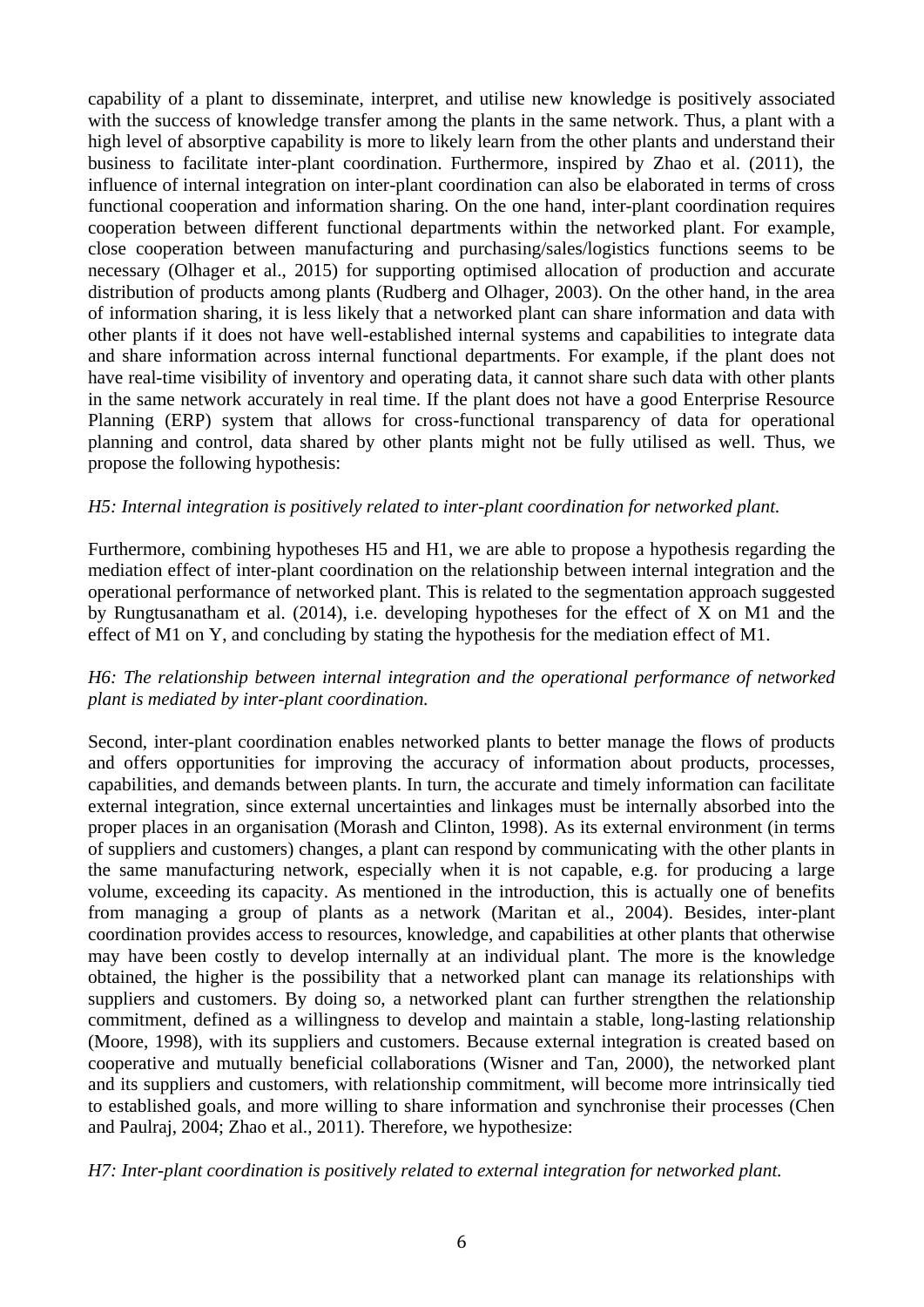Again, following the segmentation approach suggested by Rungtusanatham et al. (2014), we are able to combine hypotheses H7 and H3, and further propose a hypothesis regarding the mediation effect of external integration on the relationship between inter-plant coordination and the operational performance of networked plant:

*H8: The relationship between inter-plant coordination and the operational performance of networked plant is mediated by external integration.* 

Figure 1 illustrates the relationships of the hypotheses formulated previously, forming the theoretical model that we sought to test in this study. Furthermore, other variables, like organisation size (Zhu and Sarkis, 2004; Swink et al., 2007) and demand-supply fluctuation (Kulkarni et al., 2004), are also included as controls for differences in operational performance that may be explained by scale effects.



*Figure 1: The relationships of proposed hypotheses*

#### **3. Research methodology**

#### *3.1 Sampling and data collection*

In this paper the proposed hypothesis were tested by using the data from the sixth version of International Manufacturing Strategy Survey (IMSS VI). The IMSS is a global network of institutions that collaborate with each other and manufacturing companies to develop a common survey instrument and data collection protocol for the global study of manufacturing and supply chain management. The IMSS research network was first established in 1992 by the initiative of London Business School and Chalmers University of Technology. Today, the network is centrally coordinated by Politecnico di Milano.

The IMSS VI data was collected from June 2013 to June 2014 and the final data set was released in September 2014. The sample was designed to consider the population of assembly manufacturing plants with more than 50 employees. The sample companies were further selected from public or private local databases based on ISIC code (ISIC 25-30 classifications, i.e. machinery, electronics, metal products, transport equipment and motor vehicles industrial sectors). As a result, 7167 companies from the different countries were selected.

The original questionnaire was developed in English, and later translated by national researchers (e.g. French-, Spanish-, and Chinese-speaking countries), using double- and reverse-translation procedures, in a coordinated manner for countries with similar languages (Vanpoucke et al., 2014). Before the official launch, the questionnaire was extensively pre-tested with company managers. Their active involvement ensured the high levels of relevance of the instruments and content validity was thereby carefully addressed (Wiengarten et al., 2014). In addition, this research used IMSS data from sixth iteration, meaning the IMSS research instruments have already been verified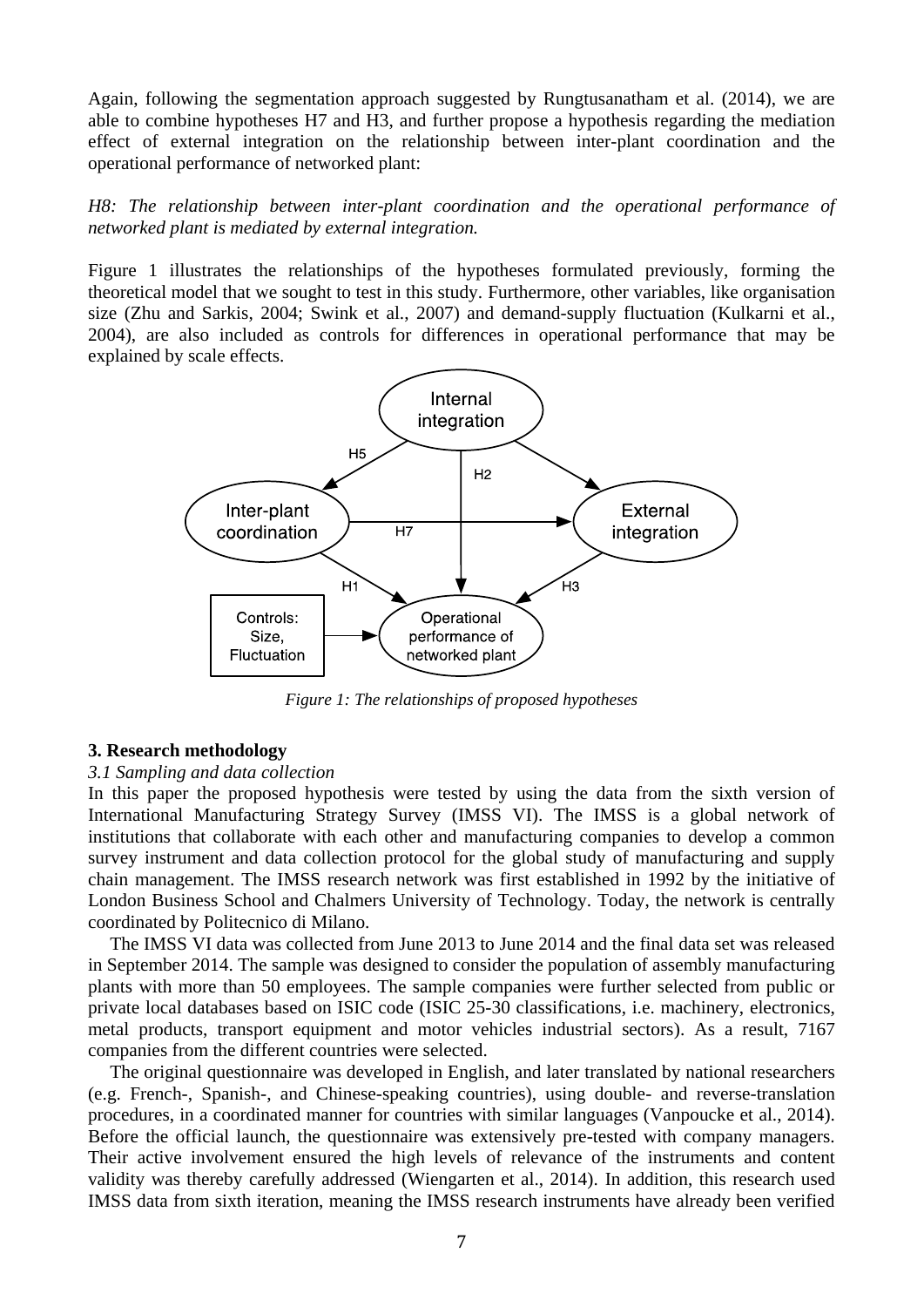and known to researchers as demonstrated by numerous research publications (e.g. Frohlich and Westbrook, 2001; Vanpoucke et al., 2014; Wiengarten et al., 2014) using different versions of the IMSS survey.

A common methodology was followed in each country to ensure that data was collected in the same way. In all countries, the survey respondent was usually operations, production, supply chain or plant manager/director, who was selected because of the knowledge and awareness this manager exhibited towards both operational and strategic decisions. The potential respondents were approached by the local research team through phone or email. If a respondent agreed to participate, the local researchers sent a questionnaire by ordinary mail, fax or email. If necessary, they also provided reminders after several weeks, in order to increase response rates (Zhao et al., 2008). The returned questionnaires were subjected to missing data controls, handled on a case-by-case basis but usually by contacting the plant again. Every local research group also controlled the gathered data for late respondent bias, company size and industry. Finally, quality checks (e.g., checking for errors, outliers) were conducted and all the data were summarised into a unique database through central coordination by the Politecnico Di Milano.

In total, 2586 questionnaires were distributed across the different countries. After excluding cases with much missing data or many errors, the final IMSS VI sample consisted of 931 companies from 22 countries situated in Europe, The Americas and Asia (see Table 1). The overall response rate was 36% (931/2586). Considering our goals to obtain a large sample and keep manufacturing practices relatively homogenous, IMSS VI offers an appropriate data set. Furthermore, while focusing on networked plants, this paper used a subset of the IMSS VI data set from the 606 plants that identified themselves as one of the plants in a manufacturing network. The profile of the sample used in this paper is shown in Table 1. This sample size is favorably comparable to other survey instruments employed in manufacturing and supply chain management research. Nevertheless, it should also be noticed that the sample tends to reflect more on large plants from European countries.

|                          |                                                                             |                | <b>IMSS VI sample</b> | Sample used |                      |  |
|--------------------------|-----------------------------------------------------------------------------|----------------|-----------------------|-------------|----------------------|--|
| Demographic<br>dimension |                                                                             | Number         | Percentage<br>(% )    | Number      | Percentage<br>$(\%)$ |  |
|                          | Personnel employed in the companies that the plants belong to               |                |                       |             |                      |  |
|                          | Small Companies (<250 employees)                                            | 409            | 43.93                 | 197         | 32.51                |  |
|                          | Medium companies (between 250 and<br>500 employees)                         | 179            | 19.23                 | 122         | 20.13                |  |
|                          | Large companies (>500 employees)                                            | 341            | 36.63                 | 285         | 47.03                |  |
|                          | Missing                                                                     | $\mathfrak{D}$ | 0.21                  | 2           | 0.33                 |  |
|                          | Total                                                                       | 931            | 100.00                | 606         | 100.00               |  |
| Industrial sector        |                                                                             |                |                       |             |                      |  |
| 25                       | Manufacture of fabricated metal products,<br>except machinery and equipment | 282            | 30.29                 | 176         | 29.00                |  |
| 26                       | Manufacture of computer, electronic and<br>optical products                 | 123            | 13.21                 | 83          | 13.70                |  |
| 27                       | Manufacture of electrical equipment                                         | 153            | 16.43                 | 103         | 17.00                |  |
| 28                       | Manufacture of machinery and<br>equipment not elsewhere classified          | 231            | 24.81                 | 139         | 22.90                |  |
| 29                       | Manufacture of motor vehicles, trailers<br>and semi-trailers                | 93             | 10.00                 | 74          | 12.20                |  |
| 30                       | Manufacture of other transport equipment                                    | 49             | 5.26                  | 31          | 5.10                 |  |
|                          | Total                                                                       | 931            | 100.00                | 606         | 100.00               |  |
| Regions and countries    |                                                                             |                |                       |             |                      |  |
|                          | Europe                                                                      | 479            | 51.45                 | 327         | 53.96                |  |
|                          | Asia                                                                        | 343            | 36.84                 | 207         | 34.16                |  |
|                          | North America                                                               | 78             | 8.38                  | 48          | 7.92                 |  |
|                          | South America                                                               | 31             | 3.33                  | 24          | 3.96                 |  |
|                          | Total                                                                       | 931            | 100.00                | 606         | 100.00               |  |

*Table 1: The profiles of IMSS VI sample and the sample used in this paper*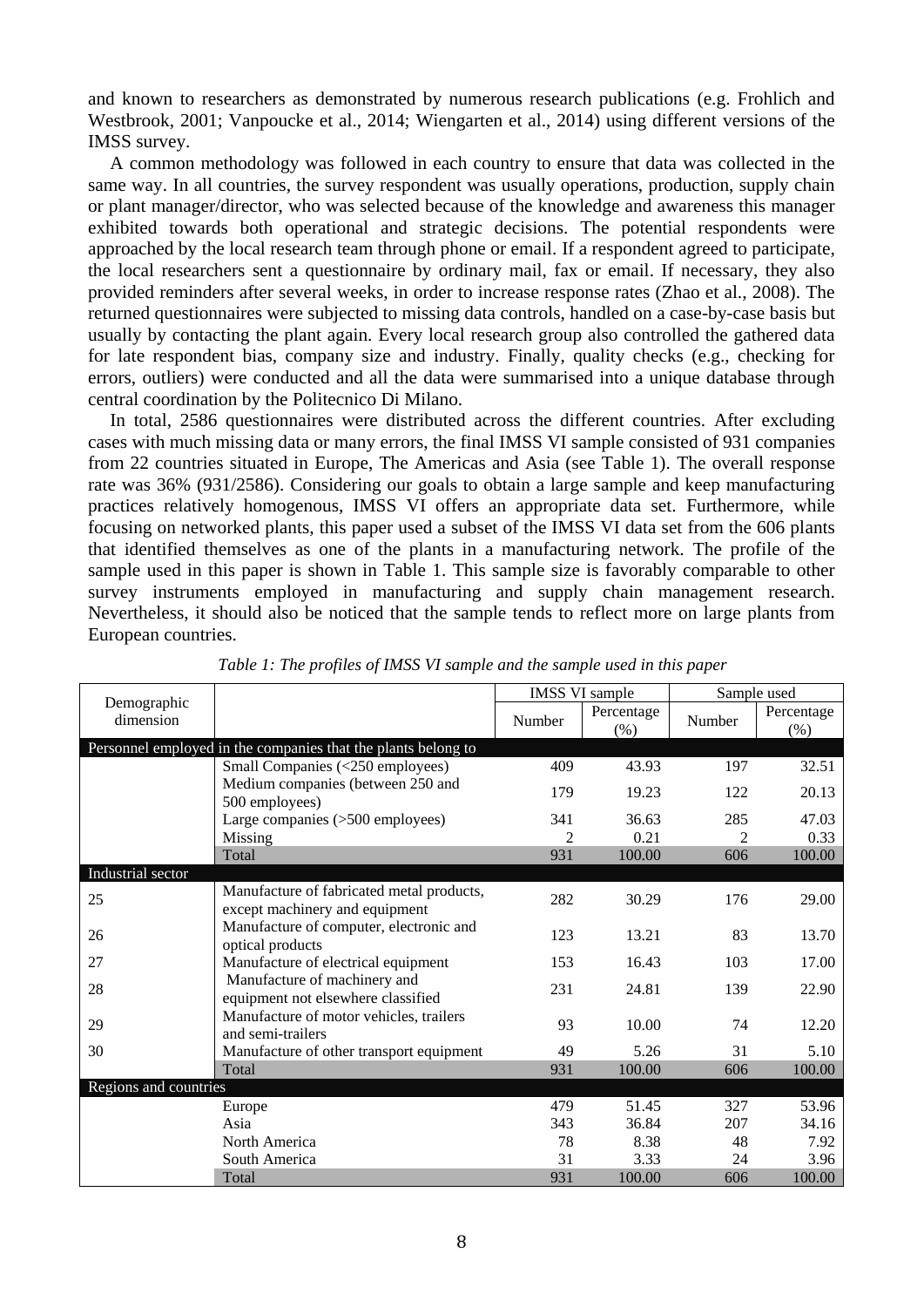#### *3.2 Non-response bias, late-response bias, and common method bias*

To test for differences between respondents and non-respondents and between the early and late respondents, most of the local researchers started from an existing database, with information about all public firms in their country. These accessible secondary data was useful to reveal any significant difference between respondents and non-respondents and between the early and late respondents in their size, industry, sales or proprietary structure. If such databases were not available, non-response bias and late-response bias were then checked by using questionnaire items, such as size, industry, and operational performance. Nevertheless, in no cases evidence of nonresponse bias or late-response bias was found.

As is true for all studies that use data from a single source, Common Method Bias (CMB) may be a concern, which may be created due to common rater and item characteristic. The former might arise due to the respondents' perceived need to provide consistent or desirable answers and the latter due to social desirability or ambiguity in items. Addressing common methods bias must really start at the research design phase: most effective remedy is to be ex-ante smart about the issues (Guide and Ketokivi, 2015). Therefore, the survey included techniques described by Podsakoff et al. (2003) to minimise those biases during the data collection for this study. First, the questions on the constructs considered in this study were separated from each other. Specifically, the questions measuring the predictor and criterion variables were segmented into different sections of the survey (Dobrzykowski et al., 2015). Second, different scale anchors/formats were employed for items measuring independent and dependant variables. Such procedural remedies reduce the likelihood of CMB by making it difficult for respondents to link the targeted measures together (Podsakoff et al., 2003). Third, the anonymity of both the respondent and the firm are explicitly maintained, which eliminates incentives for socially favourable answers. Finally, to reduce ambiguity, the questions related to all the constructs incorporated objective concepts and explanations of the items. In addition, the data were also tested for the presence of CMB after data collection. The confirmatory single-method factor test advocated by Podsakoff et al. (2003) examined the effects of a latent method factor in the measurement model. The relationships among all the hypothesized measurement items and their respective constructs remained statistically significant, suggesting that CMB was not found to be problematic.

#### *3.3 Measures*

In this paper, to operationalise the constructs related to inter-plant coordination, SCI, and operational performance of networked plant, we used multi-item, reflective rather than formative indicators (Bollen, 1989). Thus we could identify items from the IMSS VI survey that correlated strongly with the constructs addressed in this paper. This approach is important, because IMSS VI includes a finite number of practices and routines related to coordination, integration and operational performance (Vanpoucke et al., 2014). The items for each construct were measured using five-point Likert scales, where higher values indicated stronger coordination and integration or better performance. More details about the items for each construct are presented in the appendix.

Inter-plant coordination is defined as the question for a networked plant about how to link or integrate with other plants (Pontrandolfo and Okogbaa, 1999). In order to reflect this definition and different elements of inter-plant coordination identified from the literature review, we in this study operationalised inter-plant coordination as current levels of implementation on a five item scale: 1) information sharing with other plants (Rudberg and Olhager; 2003), 2) joint decision making with other plants (Colotla et al., 2003), 3) innovation sharing/joint innovation with other plants (Ernst and Kim, 2002; Ferdows, 2006), 4) use of technology to support inter-plant communication with other plants (Clemmons and Simon, 2001), and 5) developing comprehensive network performance management system (Colotla et al., 2003, Rudberg and West, 2008).

In this study, internal integration was specifically measured by the current levels of implementation employed by networked plants on cross-functional integration between manufacturing and purchasing/sales. This decision was partially due to the fact that the existing literature only revealed the influence of close cooperation between manufacturing and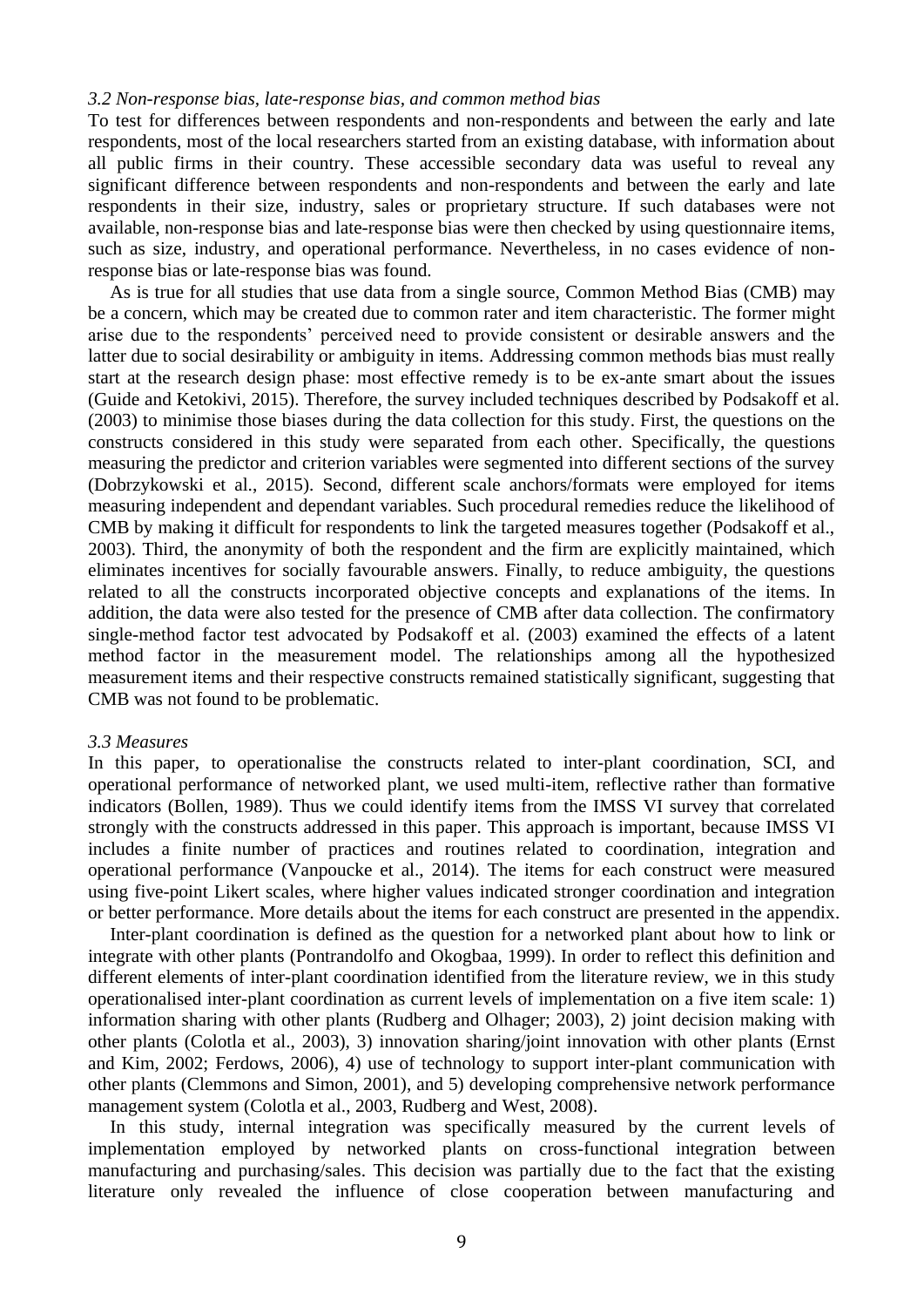purchasing/sales functions on inter-plant coordination (Rudberg and Olhager, 2003; Olhager et al., 2015). Furthermore, as indicated in the literature review, internal integration in essence involves information sharing between internal functions, strategic cross-functional cooperation, and working together (Zhao et al., 2011). In this research, it was therefore operationalised as a four item scale: 1) information sharing between manufacturing and purchasing, 2) joint decision making between manufacturing and purchasing, 3) information sharing between manufacturing and sales, and 4) joint decision making between manufacturing and sales.

In the existing literature, external integration is defined as the degree to which a manufacturer combines with its external partners (Chen and Paulraj, 2004; Zhao et al., 2011). A number of studies in the literature have advocated that it simultaneously consists of supplier and customer integration (e.g. Ellinger et al., 2000; Frohlich and Westbrook, 2001). Therefore, external integration in this study was measured using supplier and customer integration. Furthermore, to reflect the definitions of supplier and customer integration introduced in section 2.2, supplier and customer integration were each operationalised through four items indicating the current levels of adoption related to: 1) sharing information with key suppliers/customers, 2) developing collaborating approaches with key suppliers/customers, 3) joint decision making with key suppliers/customers, and 4) system coupling with key suppliers/customers.

Operational performance was measured as current performance relative to the main competitors across the dimensions of quality, flexibility, delivery and service in this research. In the existing literature these dimensions are among the key determinants of operational performance (Rosenzweig and Roth, 2004; Wiengarten et al., 2014), together with cost. However, in this research, cost was not included because of its low standardised factor loading on operational performance according to confirmatory factor analysis (CFA), which is much less than 0.50. More specifically, this research operationalised quality in terms of a two-item scale: 1) conformance quality and 2) product quality and reliability. Similarly, flexibility was operationalised as: 1) volume flexibility and 2) mix flexibility and delivery was operationalised as: 1) delivery speed and 2) delivery reliability. For service, we considered: 1) product assistance and 2) customer service quality. We relied on the survey respondents to identify their main competitors and report whether the operational performances of their plants were equal to or lower/higher than their main competitors.

Finally, in order to ensure the contextual validity of our results, we employed two control variables, namely organisation size and demand-supply fluctuation. For organisation size, we measured the logarithm of the total number of employees of the business unit that the plant belongs to, which has been widely applied in the existing studies, such as Zhu and Sarkis (2004) and Peng et al. (2013). Demand-supply fluctuation was operationalised as a four-item agreement-disagreement five-point scale: 1) demand fluctuates drastically, 2) stability of production process fluctuates drastically, 3) production mix and sequence changes considerably, and 4) supply requirements (volume and mix) vary drastically.

The descriptive statistics and correlations are shown in Table 2, in which the second and third columns indicate the mean and the standard deviation of the variables respectively, and the remaining values below the diagonal show the Pearson correlation coefficients between them.

| <b>Variable</b>                 | Mean SD 1                     | $\overline{2}$               | $\mathbf{3}$        | $\overline{4}$ | 5    | 6 | 7 | 8 | 9 | 10 |
|---------------------------------|-------------------------------|------------------------------|---------------------|----------------|------|---|---|---|---|----|
| 1. Size                         | 6.43 1.78 1                   |                              |                     |                |      |   |   |   |   |    |
| 2. Quality                      | 3.56 0.70 0.05                |                              |                     |                |      |   |   |   |   |    |
| 3. Flexibility                  | 3.44 0.72 0.05                | $0.36**1$                    |                     |                |      |   |   |   |   |    |
| 4. Service                      | 3.35 0.70 0.03                |                              | $0.44**$ $0.30**$ 1 |                |      |   |   |   |   |    |
| 5. Delivery                     | $3.53$ 0.78 0.10*             | $0.48**$ $0.45**$ $0.42**$ 1 |                     |                |      |   |   |   |   |    |
| 6. Demand-supply<br>fluctuation | $2.70 \quad 0.96 \quad -0.07$ | $-0.06$                      | 0.07                | $-0.04$        | 0.02 |   |   |   |   |    |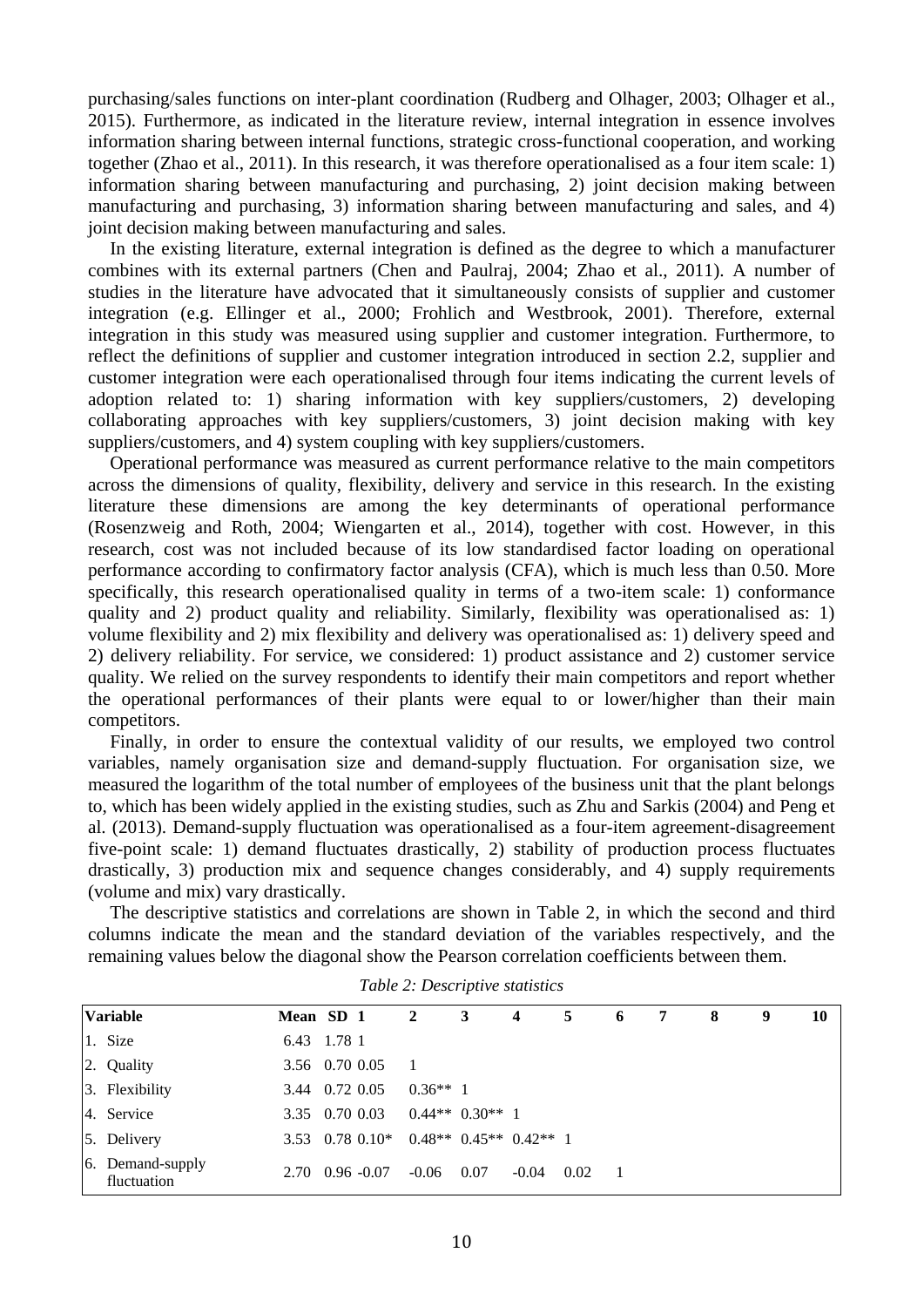| 7. Internal integration      | $3.56$ $0.86$ $0.09*$ $0.23**$ $0.16**$ $0.26**$ $0.18**$ $-0.03$ 1                    |  |  |  |  |  |
|------------------------------|----------------------------------------------------------------------------------------|--|--|--|--|--|
| 8. Supplier integration      | 3.21 0.86 0.16** 0.25** 0.22* 0.25** 0.24** 0.10* 0.58** 1                             |  |  |  |  |  |
| 9. Customer Integration      | $3.09$ $1.00$ $0.17**$ $0.21**$ $0.13**$ $0.22**$ $0.24**$ $0.08*$ $0.45**$ $0.65**$ 1 |  |  |  |  |  |
| 10. Inter plant coordination | 3.21 0.87 0.15** 0.23** 0.14** 0.20** 0.28** 0.04 0.48** 0.52** 0.57* 1                |  |  |  |  |  |
|                              |                                                                                        |  |  |  |  |  |

\* p<0.10 (two-tailed); \*\* p<0.05 (two-tailed); \*\*\* p<0.01 (two-tailed)

### *3.4 Reliability and validity*

A rigorous process was used to develop and validate the survey instrument, modelled on previous empirical studies (Flynn et al., 2010; Zhao et al., 2011; and Schoenherr and Swink, 2012). Prior to data collection, content validity was established by the close collaboration between academics and industry professionals in the development of the measurement items and supported by previous literature, executive interviews, and pilot tests. After the data collection, a series of analyses were performed in order to ensure the reliability and validity of the constructs.

First, the reliability of each construct was tested. Reliability is an assessment of the degree of consistency between multiple measurements of a variable (Hair et al., 1998). Although Cronbach's alpha was widely used in the existing studies, e.g. Flynn et al. (2010) and Zhao et al. (2011), to assess construct reliability, we were aware that this coefficient alpha is based on the essentially tauequivalent measurement model. It is the violation of the assumptions required by this measurement model that are often responsible for coefficient alpha's underestimation of reliability (Graham, 2006). Therefore, instead of simply relying on "rule of thumb", i.e. Cronbach's alpha > 0.70 (Nunnally, 1994), we decided to follow two-step approach proposed by Graham (2006) to assess construct reliability. The first step is to select appropriate measurement model among the parallel model, the tau-equivalent model, the essentially tau-equivalent model, and the congeneric model based on the model fit and the chi-square test on difference in fit between different models. The second step is to estimate reliability based on the best possible model chosen from the first step, by squaring the implied correlation between the composite latent true variable and the composite observed variable. It should also be noted that if in the first step, the tau-equivalent model is chosen, the reliability we calculated in the second step is actually coefficient alpha. The results are shown in Table 3, which allow us to conclude that the reliability of constructs is established.

| <b>Measurement Items</b>                                    | Standardised | Reliability   | <b>AVE</b> | Composite   |
|-------------------------------------------------------------|--------------|---------------|------------|-------------|
|                                                             | factor       | based<br>on   |            | reliability |
|                                                             | loadings     | Graham (2006) |            |             |
| Inter-plant coordination                                    |              | 0.872         | 0.580      | 0.874       |
| Information sharing with other plants                       | 0.809        |               |            |             |
| Joint decision making with other plants                     | 0.768        |               |            |             |
| Innovation sharing/joint innovation with other plants       | 0.744        |               |            |             |
| Use of technology to support inter-plant communication with | 0.742        |               |            |             |
| other plants                                                |              |               |            |             |
| Developing comprehensive network performance                | 0.744        |               |            |             |
| management system                                           |              |               |            |             |
| Internal integration                                        |              | 0.879         | 0.642      | 0.877       |
| Sharing information between manufacturing and purchasing    | 0.727        |               |            |             |
| Joint decision making between manufacturing and purchasing  | 0.761        |               |            |             |
| Sharing information between manufacturing and sales         | 0.849        |               |            |             |
| Joint decision making between manufacturing and sales       | 0.861        |               |            |             |
| Supplier integration                                        |              | 0.839         | 0.579      | 0.846       |
| Sharing information with key suppliers                      | 0.757        |               |            |             |
| Developing collaborative approaches with key suppliers      | 0.815        |               |            |             |
| Joint decision making with key suppliers                    | 0.793        |               |            |             |
| System coupling with key suppliers                          | 0.672        |               |            |             |
| Customer integration                                        |              | 0.889         | 0.670      | 0.890       |
| Sharing information with key customers                      | 0.853        |               |            |             |
| Developing collaborative approaches with key customers      | 0.845        |               |            |             |
| Joint decision making with key customers                    | 0.767        |               |            |             |

*Table 3: Reliability analysis*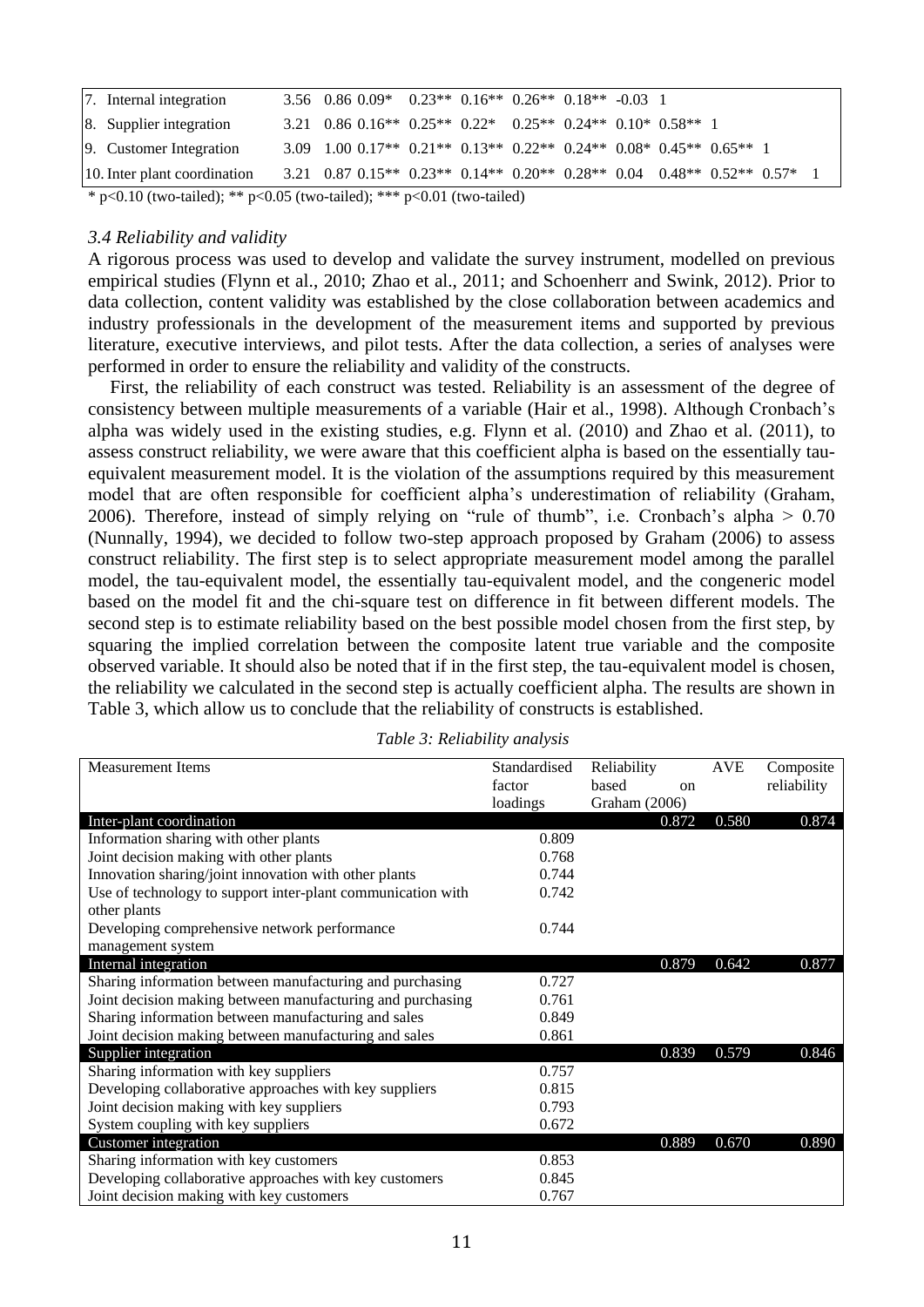| System coupling with key customers                            | 0.805 |       |       |       |
|---------------------------------------------------------------|-------|-------|-------|-------|
| Quality                                                       |       | 0.771 | 0.627 | 0.771 |
| Conformance quality                                           | 0.803 |       |       |       |
| Product quality and reliability                               | 0.781 |       |       |       |
| Flexibility                                                   |       | 0.709 | 0.555 | 0.713 |
| Volume flexibility                                            | 0.794 |       |       |       |
| Mix flexibility                                               | 0.692 |       |       |       |
| Delivery                                                      |       | 0.801 | 0.684 | 0.812 |
| Delivery speed                                                | 0.793 |       |       |       |
| Delivery reliability                                          | 0.860 |       |       |       |
| Service                                                       |       | 0.702 | 0.547 | 0.706 |
| Product assistance                                            | 0.789 |       |       |       |
| Customer service quality                                      | 0.686 |       |       |       |
| Demand-supply fluctuation                                     |       | 0.845 | 0.651 | 0.882 |
| Demand fluctuates drastically                                 | 0.795 |       |       |       |
| The stability of production process fluctuates drastically    | 0.818 |       |       |       |
| Production mix and sequence changes considerably              | 0.764 |       |       |       |
| Supply requirements (volume and mix) vary drastically         | 0.847 |       |       |       |
| External integration $(2nd order construct)$                  |       |       | 0.734 | 0.847 |
| Supplier integration                                          | 0.895 |       |       |       |
| Customer integration                                          | 0.817 |       |       |       |
| Performance $(2n \overline{d} \overline{d})$ order construct) |       |       | 0.548 | 0.828 |
| Quality                                                       | 0.784 |       |       |       |
| Flexibility                                                   | 0.650 |       |       |       |
| Delivery                                                      | 0.798 |       |       |       |
| Service                                                       | 0.720 |       |       |       |

Second, we used CFA to further test unidimensionality and reliability. Each measurement items was linked to its corresponding construct, and the covariance among the constructs was freely estimated. The model fit indices were  $\chi^2(361)=1013.71$ , GFI=0.894, AGFI=0.872, RMR=0.044, 90% confidence interval for RMSEA=(0.051, 0.059), NFI=0.896, RFI=0.884, IFI=0.931, NNFI=0.922, CFI=0.930. Thus, the model was acceptable (Hu and Bentler, 1999) and CFA factor loadings are listed in Table 3. All items had strong loadings on the construct they were supposed to measure, which further demonstrate construct unidimensionality. Furthermore, based on these loadings, average variance extracted (AVE) values and composite reliability values for all the constructs were calculated. It is shown in Table 3 that the AVE values for all the constructs are higher than 0.50 and the composite reliability values for all the constructs are higher than 0.70 (Hair et al., 2010). In this case, unidimensionality and reliability were further confirmed (Fornell and Larcker, 1981).

Finally, convergent validity and discriminant validity were tested. CFA was again used to assess convergent and discriminant validity. As shown in Table 3, all the factor loadings are greater than 0.50. Furthermore, in our CFA model, all the t-values are greater than 2.0, and each item's coefficient is greater than twice its standard error (Anderson and Gerbing, 1988; Flynn et al., 2010). Therefore, convergent validity is achieved. We conceptualised external integration as a higher order construct consisting of supplier and customer integration as the two first order factors. Similarly, performance is conceptualised as a higher order factor consisting of quality, flexibility, delivery and service. All the second order factor loadings are high as shown in table 3 and are significant at (*p* <0.001). Thus, external integration and performance can indeed be considered as higher order constructs. Besides, additional analyses were conducted to confirm the choice of second-order constructs, which will be introduced below in Section 4.3. In order to assess discriminant validity, a constrained CFA model was built for each possible pair of latent constructs, in which the correlations between the paired constructs were fixed to 1.0. This model was then compared with the original unconstrained model, in which the correlations were freely estimated. As shown in Table 4, a significant difference of the  $\chi^2$  statistics between the constrained and unconstrained models indicates high discriminant validity (Fornell and Larcker, 1981). Furthermore, for each pair, all the differences of the  $\chi^2$  between two models were significant at the 0.01 level, providing further evidence of discriminant validity. In addition, following the suggestion of Voorhees et al. (2015), we also applied the approach proposed by Henseler et al. (2015) to further test discriminant validity.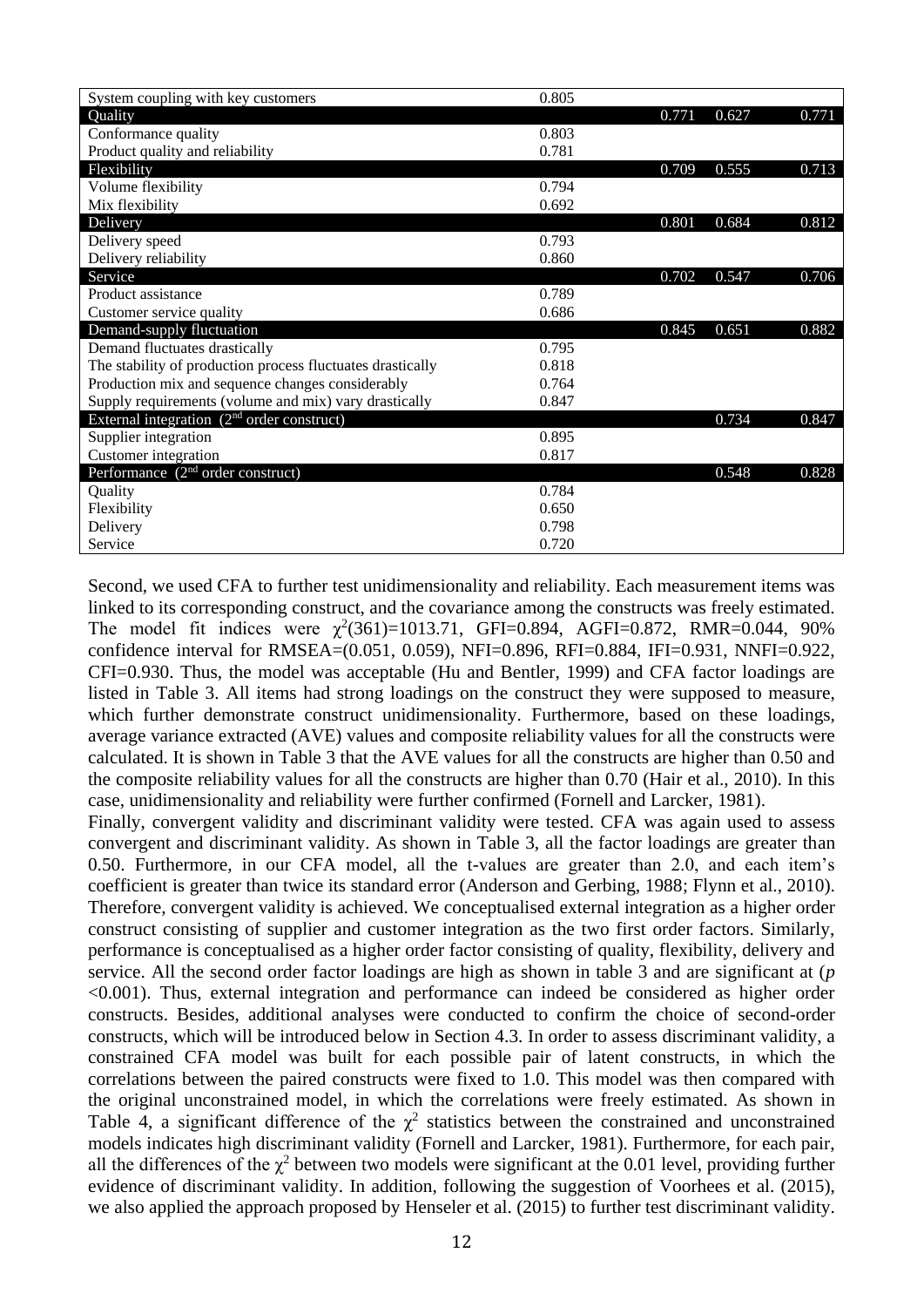The heterotrait-monotrait ratios (HTMT) of the correlations between the constructs were calculated two by two. As all the HTMT values were less than 0.85, discriminant validity was further confirmed.

|                           | <b>Unconstrained model</b> |    | <b>Constrained model</b> |    |                 |
|---------------------------|----------------------------|----|--------------------------|----|-----------------|
| Internal integration      | $\chi^2$                   | df | $\chi^2$                 | df | $\Delta \chi^2$ |
| Interplant coordination   | 247.09                     | 26 | 382.06                   | 27 | 134.97***       |
| External integration      | 326.9                      | 51 | 463.6                    | 52 | $136.7***$      |
| Demand-supply fluctuation | 227.05                     | 19 | 569.5                    | 20 | 342.45***       |
| Performance               | 215.45                     | 49 | 538.63                   | 50 | 323.18***       |
| Interplant coordination   |                            |    |                          |    |                 |
| External integration      | 225.87                     | 62 | 327.28                   | 63 | $101.41***$     |
| Demand-supply fluctuation | 170.49                     | 26 | 405.33                   | 27 | 234.84***       |
| Performance               | 165.77                     | 60 | 412.08                   | 61 | $246.31***$     |
| External integration      |                            |    |                          |    |                 |
| Demand-supply fluctuation | 224.55                     | 51 | 472.85                   | 52 | 248.30***       |
| Performance               | 238.78                     | 97 | 518.34                   | 98 | 279.56***       |
| Demand-supply fluctuation |                            |    |                          |    |                 |
| Performance               | 166.07                     | 49 | 547.42                   | 50 | 381.34***       |
| .<br>$\sim$ $\sim$ $\sim$ |                            |    |                          |    |                 |

*Table 4: Pairwise chi-square difference tests for discriminant validity*

\*\*\* p<0.01

### **4. Analyses and results**

#### *4.1 Structural model*

Structural Equation Modeling (SEM) was used to estimate the relationships among different constructs and test the research hypotheses. The SEM estimates were generated by using AMOS 22 with the maximum likelihood estimation method. The goodness of fit indices for our model are  $\chi^2(392)=1083.02$ , GFI=0.891, AGFI=0.870, RMR=0.068, 90% confidence interval for RMSEA=(0.050, 0.058), NFI=0.890, RFI=0.878, IFI=0.927, NNFI=0.919, CFI=0.927. These indices are better than the commonly accepted threshold values (Hu and Bentler, 1999; Shah and Goldstein, 2006) and therefore indicate that the model can be accepted for future discussions.

The results of SEM path analysis are shown in Table 5, which provide mixed supports for the hypotheses H1, H2, H3, H5, and H7. Hypotheses 1 (inter-plant coordination is related to operational performance) and 2 (internal integration is related to operational performance) are not supported. In contrast, external integration was found to have a positive influence on operational performance of networked plant (H3). Furthermore, it was found that internal integration has a positive impact on inter-plant coordination (H5), whereas inter-plant coordination positively influences external integration (H7). Nevertheless, size and demand-supply fluctuation, as two control variables, have no significant impact on operational performance of networked plant.

*Table 5: Results of hypotheses H1, H2, H3, H5, and H7 using SEM*

|                                                                    | Unstandardised<br>coefficient | Standardised<br>coefficient | T-value |
|--------------------------------------------------------------------|-------------------------------|-----------------------------|---------|
| H1: Inter-plant coordination $\rightarrow$ Operational performance | 0.051                         | 0.091                       | 1.122   |
| H2: Internal integration $\rightarrow$ Operational performance     | 0.032                         | 0.045                       | 0.587   |
| H3: External integration $\rightarrow$ Operational performance     | 0.247                         | $0.337**$                   | 3.034   |
| H5: Internal integration $\rightarrow$ Inter-plant coordination    | 0.693                         | $0.545*$                    | 10.911  |
| H7: Inter-plant coordination $\rightarrow$ External integration    | 0.378                         | $0.488*$                    | 9.466   |

*(\* p<0.001, \*\* p<0.01)*

#### *4.2 Mediation analysis*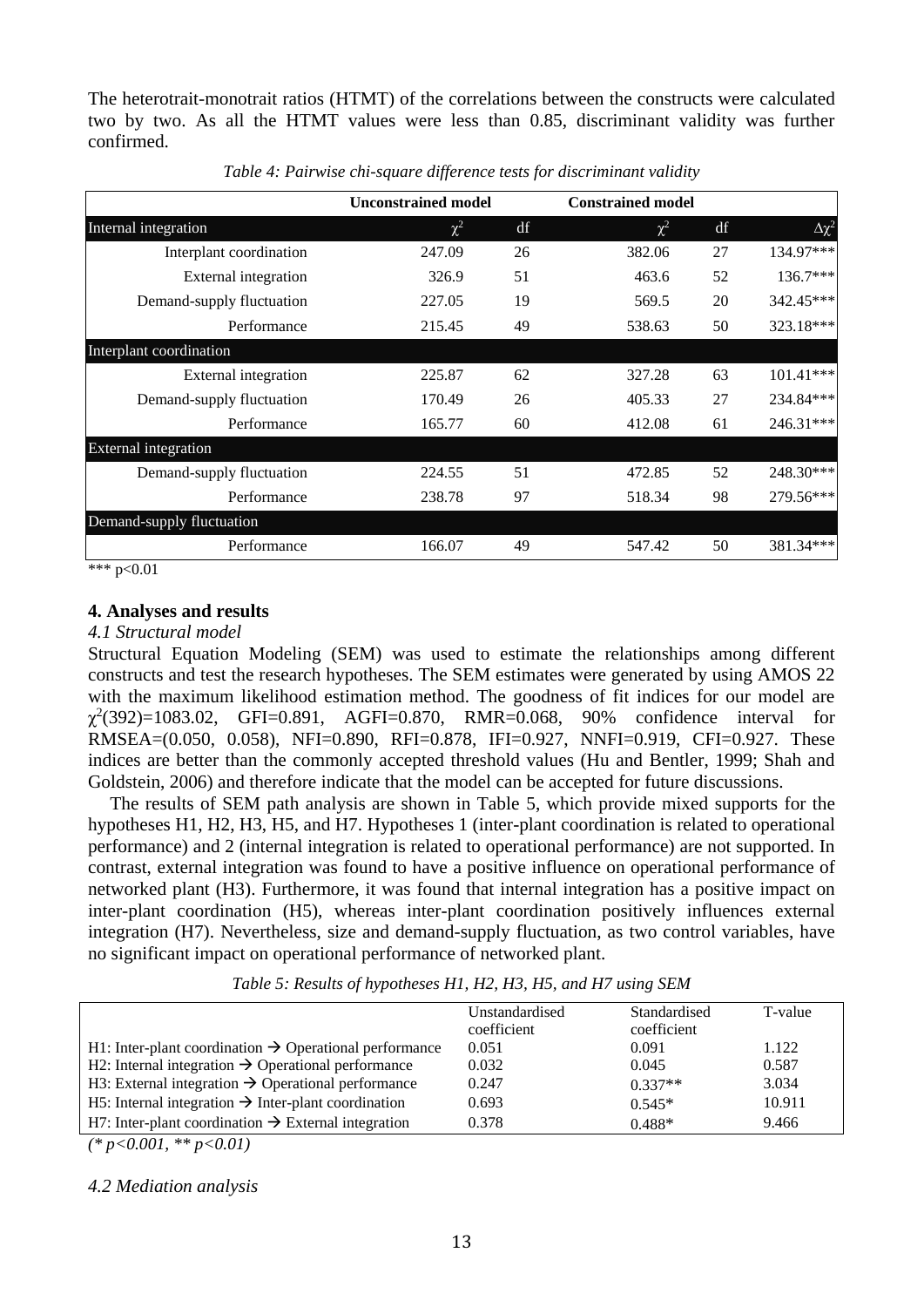To further test the three mediation relationships, i.e. H4, H6, and H8, we needed to decide which procedure to follow. Following the suggestion of Rungtusanatham et al. (2014), we chose to adopt the explicit procedure, i.e. bootstrapping for testing mediation effects. Bootstrapping can correct for the non-normality of the sampling distribution of a specific indirect effect and accommodate models with multiple mediation processes in parallel or in a series. In fact, it has been demonstrated to have the greatest statistical power to detect significant mediation processes while maintaining acceptable Type I error rates, especially with large samples (Taylor et al., 2008; Rungtusanatham et al., 2014).

Consequently, we used bias-corrected bootstrapping method implemented in AMOS 22 (Preacher and Hayes, 2008), based on the model illustrated in Figure 1. Five thousand resamples with replacement were used to empirically represent the sampling distribution of the indirect effects (Hayes, 2009). Using this method, we were able to determine the significance of the constituent mediation paths by estimating the indirect effect in the population sampled and thereby generate a 95% confidence interval. According to the decision tree proposed by Zhao et al. (2010), whether the direct and indirect effects between two variables are significant is the key to understand their relationship through a mediation factor. Therefore, we report these effects with respect to hypotheses H4, H6, and H8 in Table 6.

|               | Inter-plant  |                  | External integration |              |                  | Performance        |              |  |
|---------------|--------------|------------------|----------------------|--------------|------------------|--------------------|--------------|--|
|               | coordination | Direct<br>effect | Indirect<br>effect   | Total effect | Direct<br>effect | Indirect<br>effect | Total effect |  |
| Internal      | $0.545**$    | $0.430**$        | $0.266*$             | $0.696*$     | 0.045            | $0.284*$           | $0.329*$     |  |
| integration   |              |                  |                      |              |                  |                    |              |  |
| Inter-plant   |              | $0.488*$         | 0.000                | $0.488*$     | 0.091            | $0.165**$          | $0.255*$     |  |
| coordination  |              |                  |                      |              |                  |                    |              |  |
| External      |              |                  |                      |              | $0.337**$        | 0.000              | $0.337**$    |  |
| integration   |              |                  |                      |              |                  |                    |              |  |
| <b>Size</b>   |              |                  |                      |              | 0.021            | 0.000              | 0.021        |  |
| Demand-supply |              |                  |                      |              | $-0.033$         | 0.000              | $-0.033$     |  |
| fluctuation   |              |                  |                      |              |                  |                    |              |  |

*Table 6: Bootstrapping results for mediation relationship tests*

Note: standardised effects; model fit indices: χ2(392)=1083.02, GFI=0.891, AGFI=0.870, RMR=0.068, 90% confidence interval for RMSEA=(0.050, 0.058), NFI=0.890, RFI=0.878, IFI=0.927, NNFI=0.919, CFI=0.927

 $*$  p<0.001,  $*$  p<0.01 (two tailed significance)

For H8, the indirect effect from inter-plant coordination to performance through external integration is significant, while the direct effect is not significant, indicating the presence of indirect-only mediation and the absence of any additional mediators (Zhao et al., 2010). Thus, the relationship between inter-plant coordination and performance is fully mediated by external integration and H8 is supported. Similarly, the indirect effect from internal integration to performance is significant, whereas the direct effect is insignificant. Thus, the relationship from internal integration to performance is also fully mediated. As shown in Figure 1, external integration and inter-plant coordination can be viewed as the parallel and series mediators for this relationship simultaneously. Accordingly, the indirect effect from internal integration to performance actually represents the total indirect effect from internal integration to performance through three different paths (Taylor et al., 2008), i.e. (1) internal integration  $\rightarrow$  external integration  $\rightarrow$  performance (H4); (2) internal integration  $\rightarrow$  inter-plant coordination  $\rightarrow$  performance (H6); and (3) internal integration  $\rightarrow$  interplant coordination  $\rightarrow$  external integration  $\rightarrow$  performance. For such a model with multiple parallel mediators, erroneous conclusions about each individual mediation process may be reached through evaluation of the total indirect effect (Preacher and Hayes, 2008; Rungtusanatham et al., 2014). Therefore, in order to test H4 and H6, it is important to individually examine the specific indirect effects of each constituent path (Macho and Ledermann, 2011). In general, the SEM literature provides two main approaches for addressing the estimation, testing, and comparison of specific effects: one employing matrix methods (Bollen, 1989) and the other relying on so-called phantom variable (Cheung, 2007). In this study we decided to follow the phantom model approach proposed by Macho and Ledermann (2011), which is well suited with complex models and for users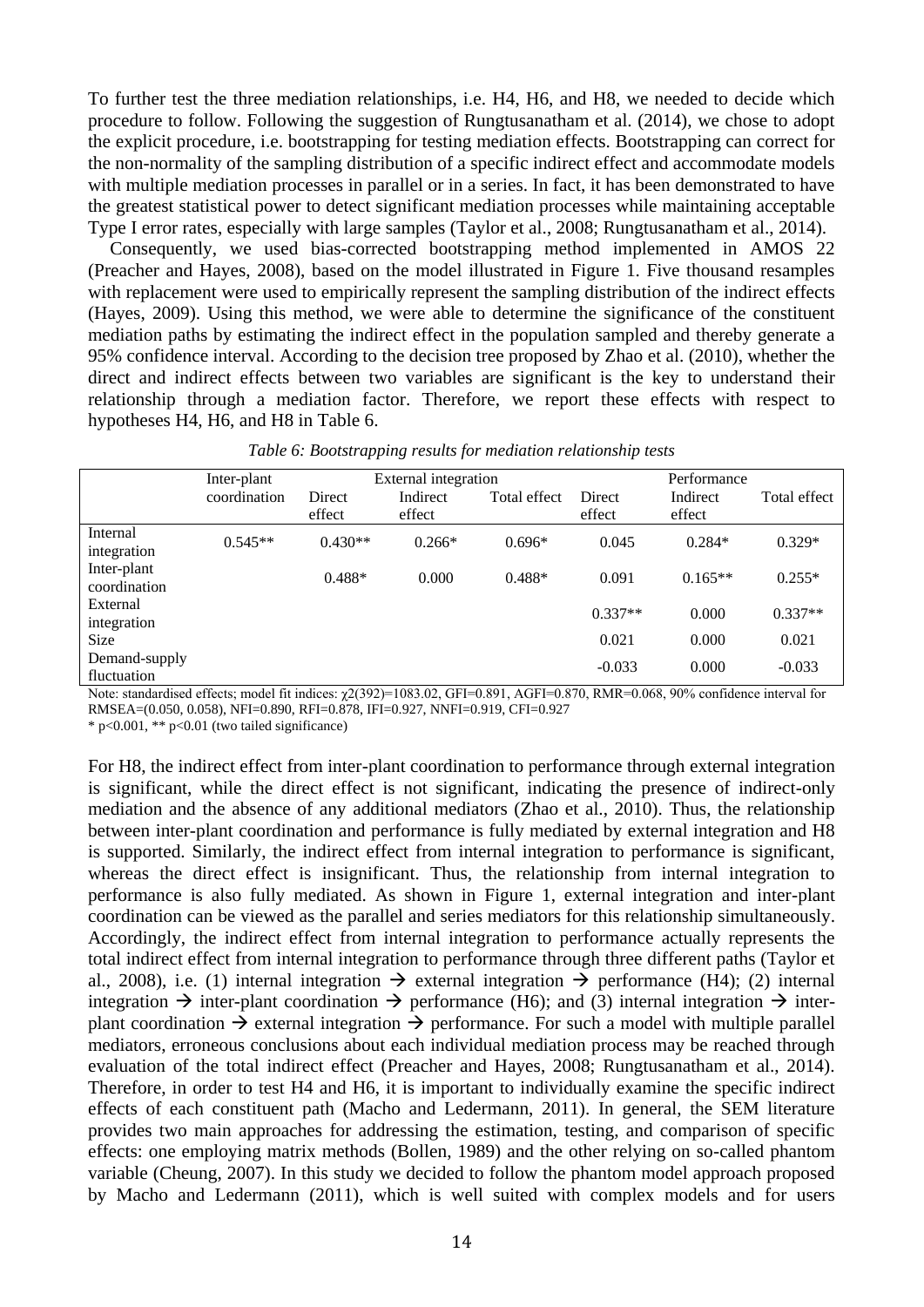employing SEM software with a graphical interface enabling the representation of a model by means of a causal diagram. The estimated specific effects and 95% confidence intervals (CIs) based bootstrapping are summarised in Table 7. Again, the bootstrapping results are based on 5,000 bootstrap samples (Hayes, 2009).

| Path                                                                          | Value <sup>a</sup> | Standardised<br>indirect | <b>Bootstrapped</b><br>standard | 95% CI based on<br><b>B</b> ootstrapping |          |  |
|-------------------------------------------------------------------------------|--------------------|--------------------------|---------------------------------|------------------------------------------|----------|--|
|                                                                               |                    | effect <sup>b</sup>      |                                 | Lower                                    | Upper    |  |
|                                                                               |                    |                          | errors                          | <b>bounds</b>                            | bounds   |  |
| Path 1: Internal integration $\rightarrow$ external integration $\rightarrow$ | 0.105              | 0.145                    | 0.038                           | 0.037                                    | 0.189    |  |
| performance (H4)                                                              |                    |                          |                                 |                                          |          |  |
| Path 2: Internal integration $\rightarrow$ inter-plant coordination           | 0.036              | 0.050                    | 0.034                           | $-0.032$                                 | 0.099    |  |
| $\rightarrow$ performance (H6)                                                |                    |                          |                                 |                                          |          |  |
| Path 3: Internal integration $\rightarrow$ inter-plant coordination           | 0.065              | 0.090                    | 0.024                           | 0.023                                    | 0.121    |  |
| $\rightarrow$ external integration $\rightarrow$ performance                  |                    |                          |                                 |                                          |          |  |
| Contrast between Paths 1 and 3                                                | $-0.040$           |                          | 0.023                           | $-0.096$                                 | $-0.004$ |  |

*Table 7: The estimated specific effects and 95% confidence intervals for testing H4 and H6*

a: Point of estimate of the specific effect or the difference of two effects being compared

b: Calculated based on standardised direct effects shown in Table 6 (Taylor et at., 2008)

The results indicate significant specific effect for path 1 and insignificant specific effect for path 2, as zero is not included in path 1's CI but is included in the path 2 (Preacher and Hayes, 2008; Macho and Ledermann, 2011). This further suggests that H4 is supported and H6 is not. However, it should also be noticed that inter-plant coordination might mediate the relationship from internal integration to performance through external integration as shown by Path 3. In fact, as zero is not included in the CI of this path, the specific effect for path 3 is also significant. Therefore, we can conclude that H6 is partially supported. The mediation of inter-plant coordination on the relationship from internal integration to performance has to be through external integration. Furthermore, we contrast two significant effects of paths 1 and 3. Because zero is not contained in the CI (Preacher and Hayes, 2008; Macho and Ledermann, 2011), these two effects can actually be distinguished, in terms of magnitude. In other words, the mediation effect of path 1 is significantly higher than that of path 3.

## *4.3 Additional analysis*

Given our conceptualisation of external integration and operational performance as second-order factors, we further tested whether these second-order factors account for the relationships among the first-order dimensions (Tanriverdi, 2006). First, we compared the model illustrated in Figure 1 against the other one in which we removed two second-order latent constructs (i.e. external integration and operational performance of networked plant) from Figure 1 and then added paths from internal integration and inter-plant coordination to supplier integration and customer integration, as well as from internal integration, inter-plant coordination, supplier/customer integration, and control variables to all four performance measures. The remaining paths were similar to those in Figure 1. As proposed by Bollen (1989) and Vanpoucke et al. (2014), we compared the models according to their overall fit statistics, and then used component fit statistics to judge the adequacy of individual aspects. The overall fit statistics for the first-order model, i.e.  $\chi^2(377)=1501.69$ , GFI=0.848, AGFI=0.813, RMR=0.083, 90% confidence interval for RMSEA=(0.067, 0.074), NFI=0.848, RFI=0.824, IFI=0.881, NNFI=0.862, CFI=0.881, were inferior to those of the second-order model (Tippins and Sohi, 2003; Grover et al., 2007). Second, all of the second-order factor loadings shown in Table 3 are significant at  $p<0.001$ , which also indicates the appropriateness of adopting second-order factors (Tippins and Sohi, 2003; Grover et al., 2007). Third, the T-coefficient is 0.93 ( $\chi^2$  of 947.14 for the first-order CFA model divided by  $\chi^2$ of 1013.71 for the second-order model), which is >0.80, the generally accepted cut-off, thus providing further evidence of the existence of second-order constructs (Marsh and Hocevar, 1985; Dobrzykowski et al., 2015). Last, we followed the parsimony rules proposed by Hull et al. (1995) to select final model. The second-order model was also more parsimonious than the first-order model,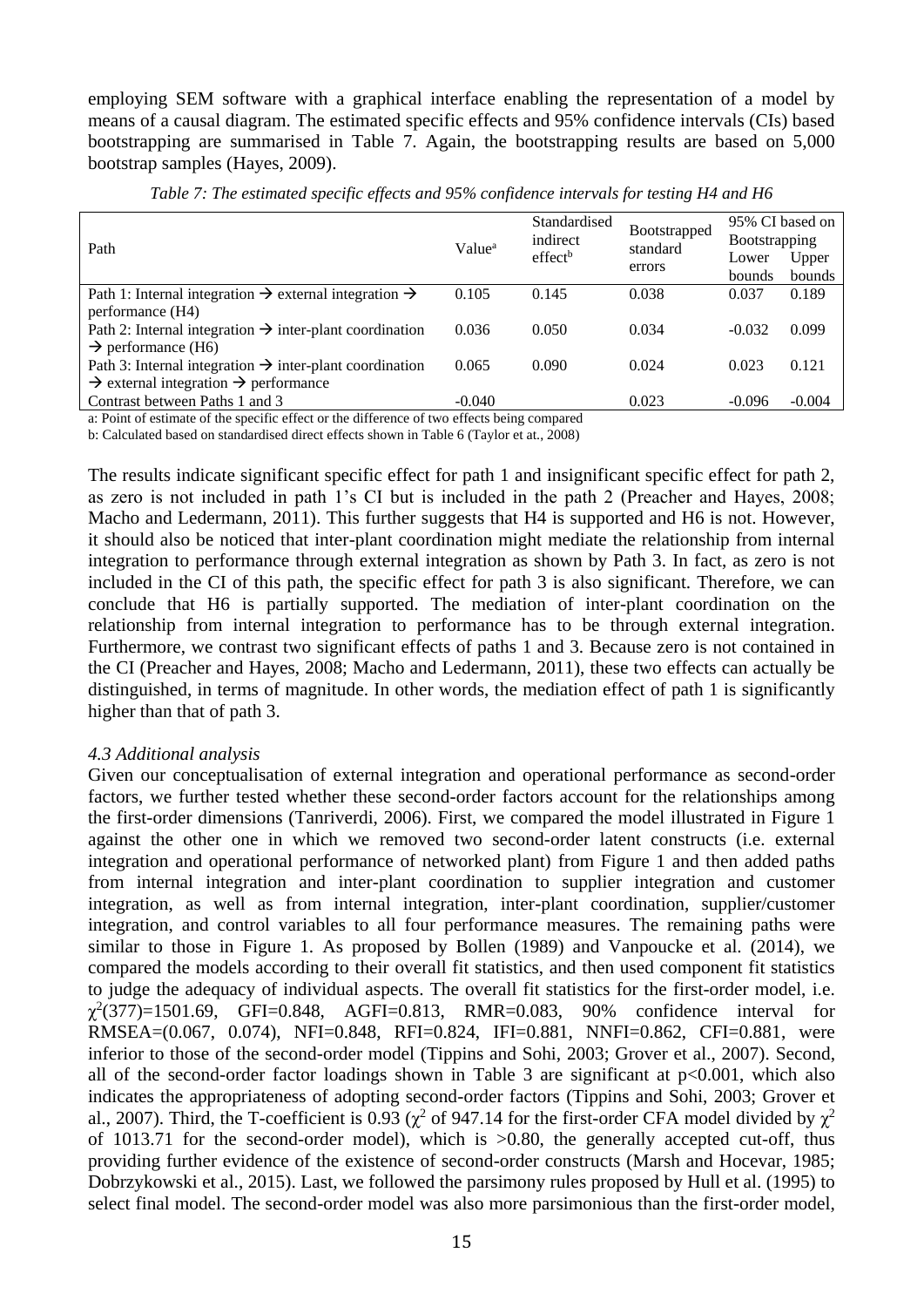in that it demanded the estimation of much fewer paths. All the results above individually and collectively led us to prefer the second-order model as illustrated in Figure 1.

The respondents were from multiple countries, so we next controlled for cultural effects by splitting the data into three geographically determined groups: Europe, Asian, and America. We further investigated whether the coefficients connecting the latent constructs to the observed indicators, i.e. the measurement weights of the hypothesized model, are the same across groups (Koufteros and Marcoulides, 2006; Vanpoucke et al., 2014). In a multi-group analysis, the indices for the baseline model (i.e. the factor loadings varied freely across the three continent groups) are IFI=0.894, CFI=0.892, RMSEA=0.039, 90% confidence interval (0.036, 0.041), whereas those for the constrained model (i.e. the factor loadings constrained to be equal across the three groups) are and IFI=0.892, CFI=0.891, RMSEA=0.038, 90% confidence interval (0.036, 0.041). In other words, the data fit the different continents reasonably well. Besides, we did not find significant differences in the  $\chi$ 2 statistics (p>0.05) between these two models. Therefore, we concluded measurement equivalence is confirmed across continents.

#### **5. Discussions**

We found that most of our hypotheses were supported or partially supported. All the results are summarised in Table 8. Combining these results, it is implied that the direct paths from internal integration and inter-plant coordination to performance can actually be removed from the model shown in Figure 1 and the model fit indices will not be changed after doing so (Hayes, 2009). We run the SEM path analysis under the new setting and obtained the new model fit indices, which are identical to the previous ones. This further confirms our results regarding all the hypotheses.

| <b>Tests</b>                                                                                                         | Outcome                        |
|----------------------------------------------------------------------------------------------------------------------|--------------------------------|
| H1: Inter-plant coordination $\rightarrow$ Performance                                                               | Not supported                  |
| H2: Internal integration $\rightarrow$ Performance                                                                   | Not supported                  |
| H3: External integration $\rightarrow$ Performance                                                                   | Supported                      |
| H4: Internal integration $\rightarrow$ External integration $\rightarrow$ Performance                                | Supported (fully mediated)     |
| H5: Internal integration $\rightarrow$ Inter-plant coordination                                                      | Supported                      |
| H6: Internal integration $\rightarrow$ Inter-plant coordination $\rightarrow$ Performance                            | Partially supported (has to be |
|                                                                                                                      | through external integration)  |
| H7: Inter-plant coordination $\rightarrow$ External integration                                                      | Supported                      |
| H8: Inter-plant coordination $\rightarrow$ External integration $\rightarrow$ Performance                            | Supported (fully mediated)     |
| Path 3: Internal integration $\rightarrow$ inter-plant coordination $\rightarrow$ external integration $\rightarrow$ | Supported                      |
| performance                                                                                                          |                                |
| Contrast between H4 and Path 3                                                                                       | Significantly different        |

*Table 8: Summary of all the hypothesis tests*

#### *5.1 Supply chain integration and operational performance of networked plant*

Different from the previous research, our paper mainly focuses on networked plant and investigates the relationship between SCI and operational performance of plant in a manufacturing network. In this case, our findings are in some ways consistent and in some ways in contrast with prior research. Our finding that external integration is significantly related to operational performance of networked plant (*H3*) is consistent with prior studies that take firm as the unit of analysis (Frohlich and Westbrook, 2001;Wong et al., 2011; Schoenherr and Swink, 2012). Although the value of external integration has been proven by prior studies, our results further reinforce the importance of external integration in improving operational performance and justify its value in a context of networked plant.

The result that internal integration is not significantly related to operational performance of networked plant is in contrast with several studies that take firm as the unit of analysis (Droge et al., 2004, Flynn et al., 2010, Wong et al., 2011). Nevertheless, our study clearly shows that internal integration is an enabler for external integration, as in Table 6 the path from internal integration to external integration is significant at the p<0.001 level. This finding is consistent with Koufteros et al. (2005, 2010) and Zhao et al. (2011), which in turn suggests that for a firm or for a plant in a manufacturing network, an effective approach to enhance external integration is to pursue internal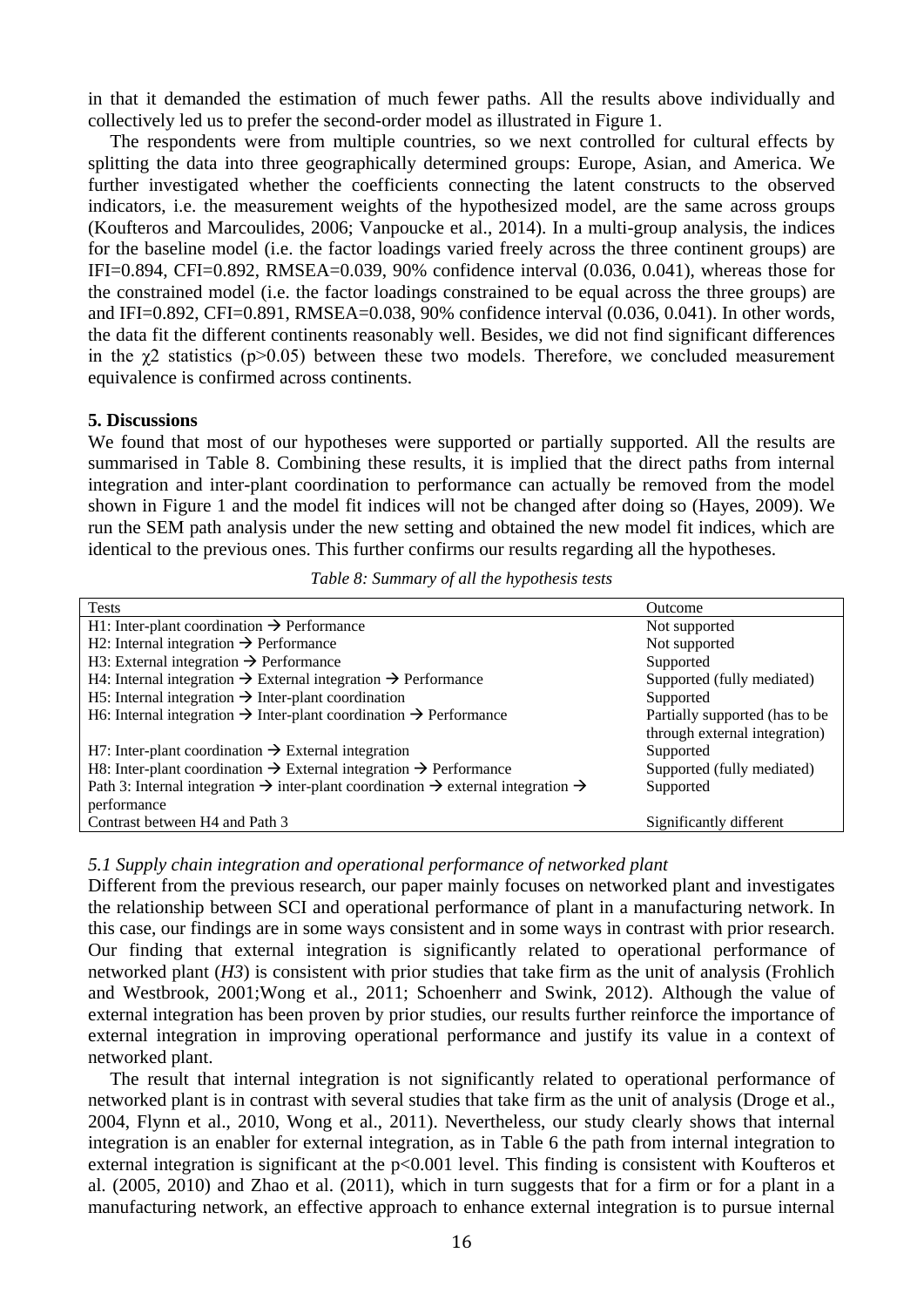integration. Following this path, it is further shown in our study  $(H<sub>4</sub>)$  that internal integration, even without direct impact, can still influence the operational performance of networked plant through external integration. In other words, the efforts on internal integration can lead to the improvement of operational performance of networked plant, only if external integration is in effect. Without good cooperation with external partners, the networked plant even with superior internal integration capability might not achieve high quality, better delivery, flexibility and service, as the superiority on internal integration can be offset by bad cooperation with suppliers and/or customers.

# *5.2 Inter-plant coordination, supply chain integration, and operational performance of networked plant*

Although the relationships between inter-plant coordination and internal/external integration have not been discussed explicitly, the prior literature indeed implied the existence of these relationships as indicated previously in section 2.3. Our results of *H5* and *H7* further add evidence to the purported positive impact of internal integration on inter-plant coordination, as well as the positive impact of inter-plant coordination on external integration. In other words, our study clearly suggests, from both conceptual arguments and empirical evidence, that internal integration can also be viewed as the foundation for inter-plant coordination, whereas inter-plant coordination is further an enabler for external integration.

Furthermore, the previous literature also demonstrated a positive link between inter-plant coordination and operational performance of networked plant based on case studies. However, this theoretical proposition is not supported by our study, as the result of *H1* indicates that there is no significant direct relationship between inter-plant coordination and operational performance of networked plant. Nevertheless, our result of *H8* further shows that inter-plant coordination could still influence the operational performance of networked plant through external integration. Similar to the relationship between internal integration and performance, the influence of inter-plant coordination on operational performance is also fully mediated by external integration. It means that the efforts on inter-plant coordination can be converted into the improvement of operational performance of networked plant, only when external integration is in effect. For example, as introduced in section 2.1, one important aspect of inter-plant coordination is related to the allocation of production and the distribution of products among plants (Rudberg and Olhager, 2003), which require close co-operations with both suppliers and customers. On the one hand, relocating production from one plant to the other in the same manufacturing network demands close collaborations with suppliers, as discussed by Camuffo et al. (2007). Sometimes, optimising the allocation and the distribution can further lead to the development of new local supplier networks around the production plants delocalised offshore (Danese and Vinelli, 2009). On the other hand, the transfer of new products and processes from one plant to the other in the same network is usually accompanied with the adaptions of products and processes to better meet local regulations, language and consumer preferences (Cheng et al., 2015b). Thus, customer integration seems to be necessary due to the lucrative prospects of local potential markets. All these imply that the effort of inter-plant coordination can be offset by the absence of external integration.

We also addressed the mediation effect of inter-plant coordination on the relationship between internal integration and operational performance of networked plant. Although this mediation effect can be derived from the extant literature as shown in section 2.3, it is not supported by our result of *H6*. Nevertheless, our result supports the hypothesis that inter-plant coordination can mediate the relationship from internal integration to performance through external integration. In other words, inter-plant coordination and external integration can be viewed as the two mediators intervening in a series (Taylor et al., 2008) between internal integration and operational performance of networked plant. Such a mediation effect of inter-plant coordination and external integration has not been reported in the prior study. Thus, this is an interesting finding that deserves future research. Besides, this finding is consistent with our results of *H4* and *H8*, which reinforces the importance of external integration on the relationships from internal integration/inter-plant coordination to performance.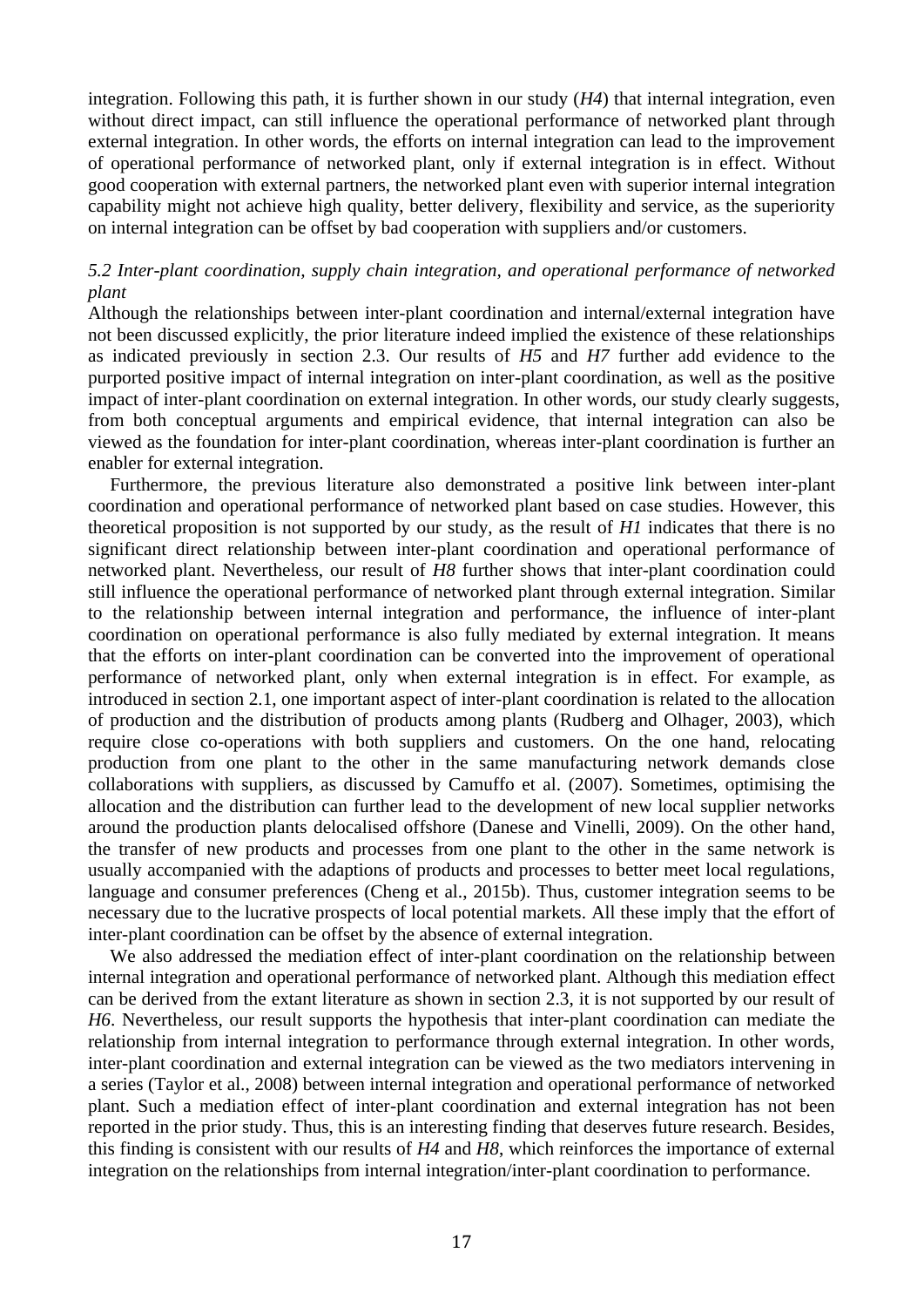### **6. Conclusions**

### *6.1 Theoretical contributions*

This paper mainly focuses on networked plant, i.e. plant in a manufacturing network, and specifically investigates the relationships between inter-plant coordination, SCI, and operational performance. In this paper, inter-plant coordination is distinguished from internal integration, as it goes beyond internal integration and extends internal integration's elimination of functional silos to span across plants in the same manufacturing network. It is also different from external integration, as it merely focuses on single firms and does not address inter-firm collaboration with external partners (Cheng et al., 2015a). This paper seeks to fill the voids in both areas of SCI and inter-plant coordination. Accordingly, its theoretical contributions are twofold.

This study extends the existing research on SCI in several important ways. First, it adds to the literature by empirically testing the relationship between SCI and operational performance of networked plant. By providing evidence for the impacts of external integration on operational performance of networked plant, this study adds richness to the SCI literature and further extends our understanding of the impact of external integration on performance. Second, this research indicates that for a networked plant, internal integration forms the foundation upon which external integration is developed. The importance of internal integration in developing external integration is thereby strengthened and further extended to the new context of a plant in a manufacturing network. Lastly, this research provides preliminary evidence on the full mediation effect of external integration on the relationship between internal integration and operational performance of networked plant. It further lays the foundations for developing complete understandings on the relationship between SCI and performance.

This study also enriches our understandings on inter-plant coordination and its relationships with SCI and operational performance in several aspects. The first contribution is the development and testing of the relationships between inter-plant coordination and SCI, which have seldom been addressed in the existing literature. This paper adds evidence to the purported positive impact of internal integration on inter-plant coordination, as well as the positive impact of inter-plant coordination on external integration. Second, this study tests a novel theoretical model on the mediation effect of external integration on inter-plant coordination-performance relationship. This paper complements the previous studies by revealing the essence about how inter-plant coordination influences the operational performance of networked plant. Third, this paper demonstrates a new causal path among SCI, inter-plant coordination and operational performance by indicating that inter-plant coordination and external integration can be viewed as the two mediators intervening in a series between internal integration and operational performance. This finding enriches the literature by suggesting that in addition to the path from internal integration, via external integration to operational performance, there is one more path to improve operational performance for networked plant. Such a path is through inter-plant coordination and external integration working in series, but more credence should be given to the first path. Finally, by exploring the relationship between inter-plant coordination, SCI, and operational performance of networked plant, this paper implies the importance of integrating the knowledge of (intra-firm) manufacturing network and (inter-firm) supply chain/network in a holistic way (Cheng and Johansen, 2014).

### *6.2 Managerial implications*

In terms of implications for managerial practice, this paper advances the understandings of operations and supply chain managers. First, managers should recognise the importance of internal integration efforts when pursuing collaboration with other plants and supply chain partners. They need to keep in their mind that internal integration is the foundation for building up both inter-plant coordination and external integration. Next, managers should understand external integration is paramount in providing input to the operational tasks required to improve operational performance. Without proper external integration setup, plants are unable to reap the full benefits of their efforts on internal integration and inter-plant coordination, i.e. they might not achieve high operational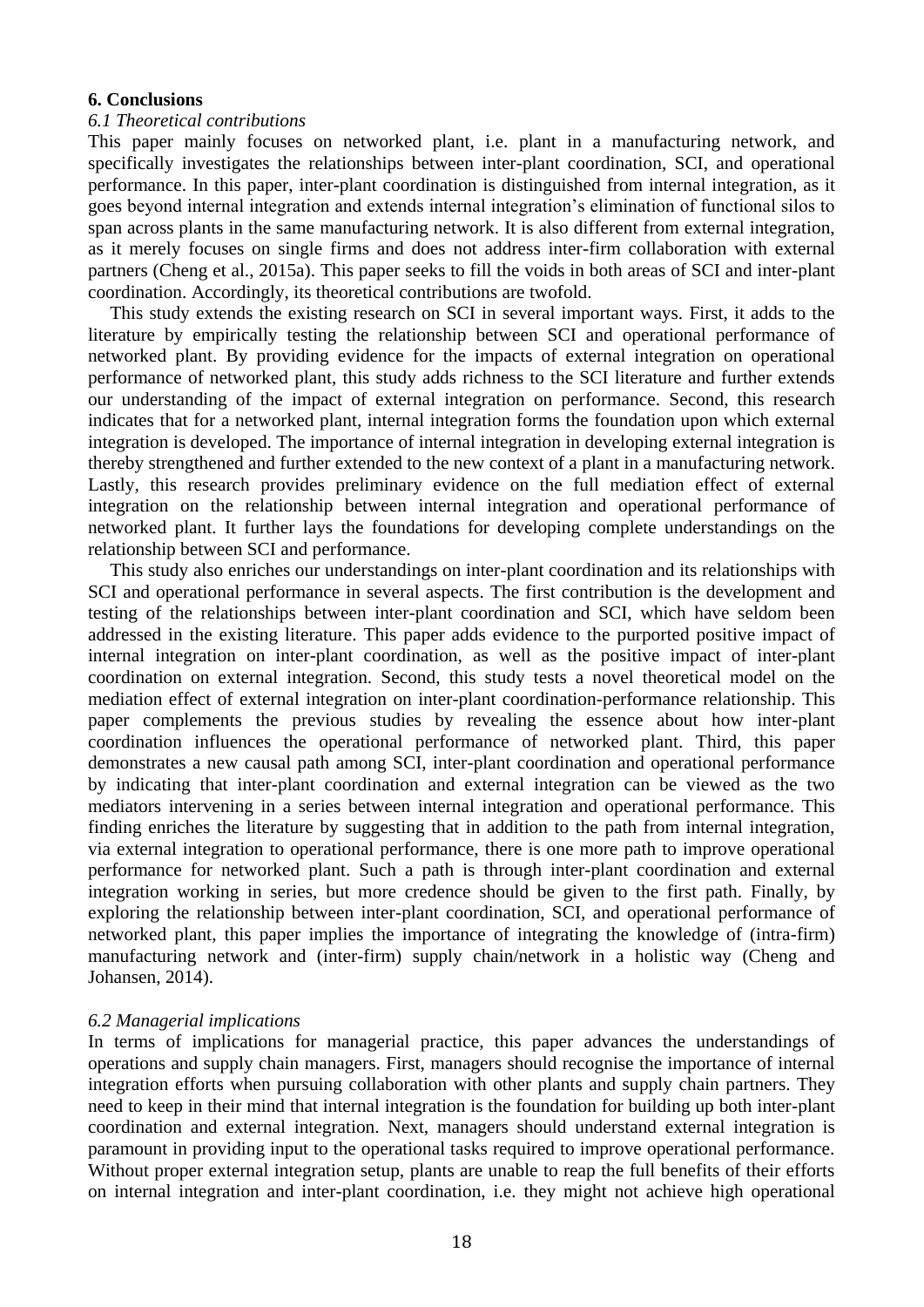performance, even if they are superior on internal integration and inter-plant coordination. In this case, managers need to progress from good internal practices and processes to effective management of external processes. They should focus on investment in external integration to make sure their efforts on internal integration and inter-plant coordination can be converted into high operational performance of their plants in the manufacturing networks. This is consistent with the trend that plants are forced to cooperate closely with their suppliers and customers in today's competitive environment. Last, managers should also pay attention to inter-plant coordination, which can be viewed as the additional enabler for enhancing external integration. It also positively influences customer or supplier integration and further improves operational performance of networked plants.

### *6.3 Limitations and future research directions*

This research has certain limitations, which present opportunities for future research. First, this paper only considers internal integration between manufacturing and purchasing/sales, since the existing literature only revealed the influence of close cooperation between manufacturing and purchasing/sales functions on inter-plant coordination (Rudberg and Olhager, 2003; Olhager et al., 2015). Nevertheless, there indeed exist other kinds of internal integration, such as between manufacturing and R&D, which have been often mentioned in the literature (Droge et al., 2004; Koufteros et al., 2005). Therefore, it can be interesting in the future research to explore the impact of internal integration on inter-plant coordination in a wider framework. Second, this paper mainly addressed the relationships between inter-plant coordination/SCI and operational performance. Business performance that has not been included in this paper should be taken into consideration in the future research work. Third, this paper suggests the full mediation effects of external integration on the relationships from both internal integration and inter-plant coordination to operational performance. Although this paper has proposed some explanations to the two full mediation effects, more research is needed to fully understand the mechanisms behind them for plants in a manufacturing network and also to understand why and how inter-plant coordination mediates the relationship from internal integration to performance through external integration. Fourth, this paper relies on cross-sectional data. As inter-plant coordination and SCI are actually developed over time, it will be fruitful for future research to examine the evolution of inter-plant coordination and SCI as well as their impacts on performance over a longitudinal period. Finally, the data used in this study was only collected from plants. Future studies can broaden their scope by collecting data from all other stakeholders in a manufacturing network, such as suppliers and customers.

### **7. References**

- Anderson, J.C., Gerbing, D.W., 1988. Structural equation modeling in practice: a review and recommended two-step approach. Psychological Bulletin 103 (2), 411–423.
- Bollen, K. A., 1989. Structural equations with latent variables. New York, NY: Wiley.
- Bowersox, D.J., Closs, D.J., Stank, T.P., 1999. 21st Century Logistics: Making Supply Chan Integration a Reality. Michigan State University, Council of Logistics Management.
- Braunscheidel, M.J., Suresh, N.C., 2009. The organizational antecedents of a firm's supply chain agility for risk mitigation and response. Journal of Operations Management 27 (2), 119–140.
- Camuffo, A., Furlan, A., Romano, P., Vinelli, A., 2007. Routes towards supplier and production network internationalisation. International Journal of Operations & Production Management 27(4), 371-387.
- Chen, I.J., Paulraj, A., 2004. Towards a theory of supply chain management: the constructs and measurements. Journal of Operations Management 22 (2), 119– 150.
- Cheng, Y., Madsen, E.S., Liangsiri, J., 2010. Transferring knowledge in the relocation of manufacturing units. Strategic Outsourcing: An International Journal 3 (1), 5 – 19.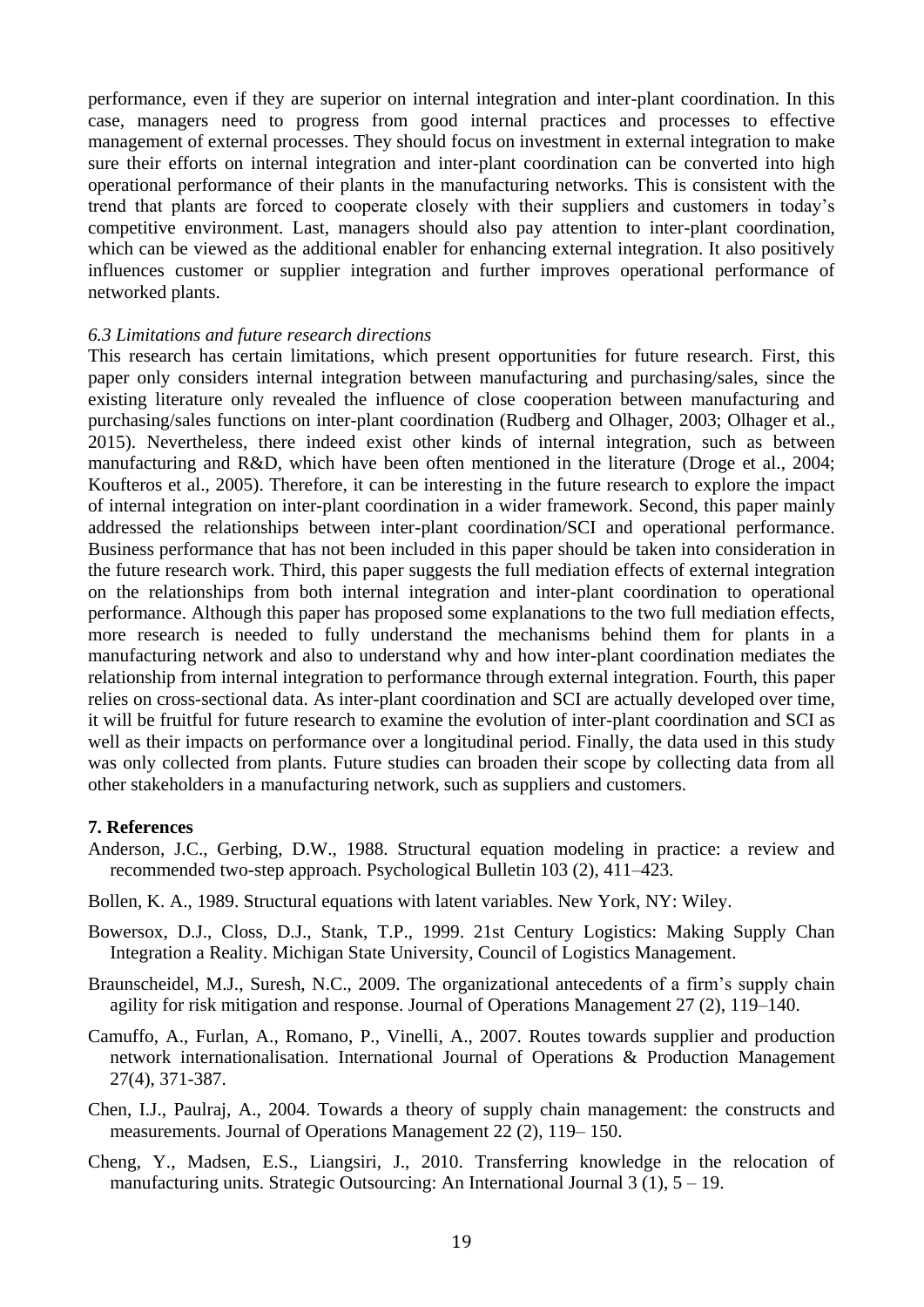- Cheng, Y., Farooq, S., and Johansen, J., 2011. Manufacturing network evolution: a manufacturing plant perspective. International Journal of Operations & Production Management 31 (12), 1311– 1331.
- Cheng, Y., Johansen, J., 2014. Operations network development: internationalisation and externalisation of value chain activities. Production Planning & Control 25 (16), 1351-1369.
- Cheng, Y., Farooq, S., and Johansen, J, 2014. Global Operations: A Review and Outlook. In Johansen, J., Farooq, S., and Cheng, Y. (Eds.), *International Operations Networks*. Springer: London, 161-179.
- Cheng, Y., Farooq, S., Johansen, J., 2015a. International manufacturing network: past, present, and future. International Journal of Operations & Production Management 35 (3),  $392 - 429$ .
- Cheng, Y., Johansen, J., Hu, H., 2015b. Exploring the interaction between R & D and production in their globalisation. International Journal of Operations & Production Management 35(5), 782- 816.
- Cheung, M.W.L., 2007. Comparison of approaches to constructing confidence intervals for mediating effects using structural equation models. Structural Equation Modeling 14 (2), 227– 246.
- Clemmons, S., Simon, S.J., 2001. Control and coordination in global ERP configuration. Business Process Management Journal 7(3), 205-215.
- Colotla, I., Shi, Y., Gregory, M., 2003. Operation and performance of international manufacturing networks. International Journal of Operations & Production Management 23 (10), 1184–1206.
- Danese, P., Vinelli, A., 2009. Supplier network relocation in a capital-intensive context: a longitudinal case study. International Journal of Production Research 47(4), 1105-1125.
- Deflorin, P., Dietl, H., Lang, M., Scherrer-Rathje, M., 2012. The lead factory concept: benefiting from efficient knowledge transfer. Journal of Manufacturing Technology Management 23 (4), 517–534.
- Dobrzykowski, D. D., Leuschner, R., Hong, P. C., Roh, J. J., 2015. Examining absorptive capacity in supply chains: Linking responsive strategy and firm performance. Journal of Supply Chain Management, forthcoming.
- Droge, C., Jayaram, J., Vickery, S.K., 2004. The effects of internal versus external integration practices on time-based performance and overall firm performance. Journal of Operations Management 22 (6), 557–573.
- Ellinger, A., Daugherty, P., Keller, S., 2000. The relationship between marketing/logistics interdepartmental integration and performance in US manufacturing firms: an empirical study. Journal of Business Logistics 21 (1), 1-22.
- Ernst, D., Kim, L., 2002. Global production networks, knowledge diffusion, and local capability formation. Research Policy 31(8), 1417-1429.
- Ferdows, K., 1989. Mapping international factory networks. In Ferdows, K. (Eds.), Managing International Manufacturing. Elsevier Science Publishers, Amsterdam, 3–21.
- Ferdows, K., 2006. Transfer of changing production know-how. Production and Operations Management 15 (1), 1–9.
- Ferdows, K., Thurnheer, F., 2011. Building factory fitness. International Journal of Operations & Production Management 31 (3), 916-934.
- Flaherty, M. T., 1996. Global Operations Management, McGraw Hill, New York.
- Fletcher, P., 1997. Performing a multi-plant ballet. Industry Week 246 (23), 19–21.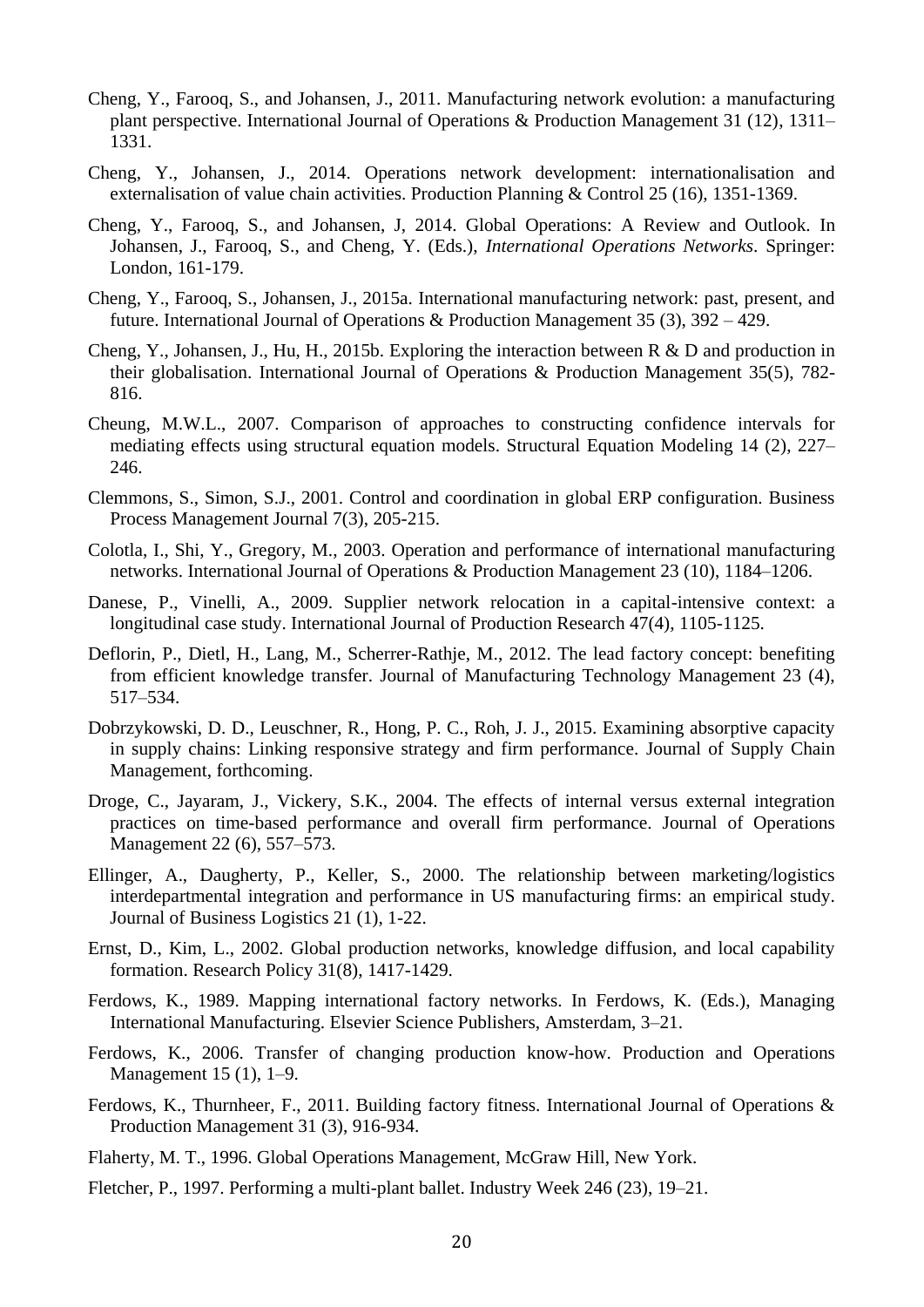- Flynn, B.B., Huo, B., Zhao, X., 2010. The impact of supply chain integration on performance: a contingency and configuration approach. Journal of Operations Management 28 (1), 58–71.
- Fornell, C., Larcker, D.F., 1981. Evaluating structural equation models with unobservable variables and measurement error. Journal of Marketing Research 18 (1), 29–50.
- Frohlich, M.T., Westbrook, R., 2001. Arcs of integration: an international study of supply chain strategies. Journal of Operations Management 19 (2), 185–200.
- Graham, J. M., 2006. Congeneric and (essentially) tau-equivalent estimates of score reliability what they are and how to use them. Educational and Psychological Measurement 66(6), 930-944.
- Grover, V., Teng, J. T. C., Fiedler, K. D., 2007. Investigating the role of information technology in building buyer-supplier relationships. Journal of the Association for Information Systems 3 (7), 217-245.
- Guide, V. D. R., Ketokivi, M., 2015. Notes from the Editors: Redefining some methodological criteria for the journal. Journal of Operations Management, 37.
- Hair, J.F., Anderson, R.E., Tatham, R.L., Black, W.C., 1998. Multivariate Data Analysis. Prentice Hall, New Jersey.
- Hair, J. F., Black, W. C., Babin, B. J., Anderson, R. E., 2010. Multivariate data analysis (7th ed.). Englewood Cliffs: Prentice Hall.
- Hayes, R., Pisano, G., Upton, D., Wheelwright, S., 2005. Operations, Strategy, and Technology— Pursuing the Competitive Edge, Wiley, Hoboken, NJ.
- Hayes, A.F., 2009. Beyond Baron and Kenny: statistical mediation analysis in the new mellennium. Communication Monographs 76 (4), 408–420.
- Henseler, J., Ringle, C. M., Sarstedt, M., 2015. A new criterion for assessing discriminant validity in variance-based structural equation modeling. Journal of the Academy of Marketing Science 43, 115-135.
- Hu, L., Bentler, P.M., 1999. Cutoff criteria for fit indices in covariance structure analysis: conventional criteria versus new alternatives. Structural Equation Modeling 6 (1), 1–55.
- Hull, J. G., Tedlie, J. C., Lehn, D. A., 1995. Modeling the relation of personality variables to symptom complaints: The unique role of negative affectivity. In Hoyle, R.H. (Ed.), Structural Equation Modeling: Issues and Applications. Sage Publications, Newbury Park, CA.
- Jayaram, J., Tan, K.C., Nachiappan, S.P., 2010. Examining the interrelationships between supply chain integration scope and supply chain management efforts. International Journal of Production Research 48 (22), 6837–6857.
- Jayaram, J., Xu, K., and Nicolae, M. 2011. The Direct and Contingency Effects of Supplier Coordination and Customer Coordination on Quality and Flexibility Performance. International Journal of Production Research 49(1), 59–85.
- Koufteros, X., Vonderembse, M., Jayaram, J., 2005. Internal and external integration for product development: the contingency effects of uncertainty, equivocality, and platform strategy. Decision Sciences 36 (1), 97–133.
- Koufteros, X., Marcoulides, G. A., 2006. Product development practices and performance: A structural equation modeling-based multi-group analysis. International Journal of Production Economics, *103*(1), 286-307.
- Koufteros, X.A., Rawski, G.E., Rupak, R., 2010. Organizational Integration for Product Development: The Effects on Glitches, On-Time Execution of Engineering Change Orders, and Market Success. Decision Sciences 41(1), 49–80.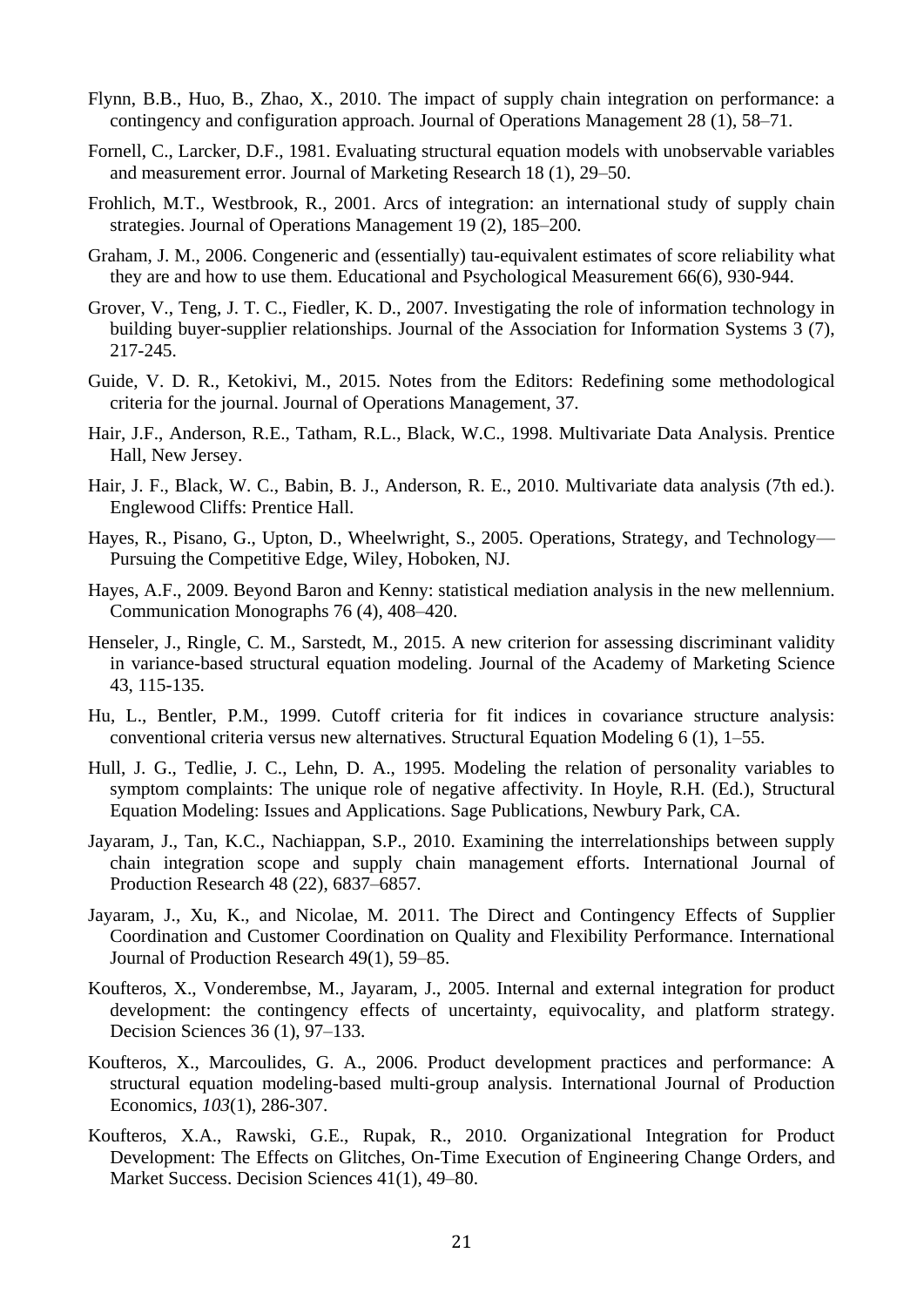- Kulkarni, S.S., Magazine, M.J., Raturi, A.S., 2004. Risk pooling advantages of manufacturing network configuration. Production and Operations Management 13 (2), 186–199.
- Lambert, D.M., Robeson, J.F., Stock, J.R., 1978. An appraisal of the integrated physical distribution management concept. International Journal of Physical Distribution and Materials Management 9 (1), 74–88.
- Lambert, M.D., Cooper, M.C., 2000. Issues in supply chain management. Industry Marketing Management 29, 65–83.
- Lane, P., Koka, B., Pathak, S., 2006. The reification of absorptive capacity: a critical review and rejuvenation of the construct. Academy of Management Review 31 (4), 833–863.
- Lang, M., Deflorin, P., Dietl, H., Lucas, E., 2014. The Impact of Complexity on Knowledge Transfer in Manufacturing Networks. Production and Operations Management 23(11), 1886- 1898.
- Macho, S., Ledermann, T., 2011. Estimating, testing, and comparing specific effects in structural equation models: the phantom model approach. Psychological methods 16(1), 34-43.
- Maritan, C.A., Brush, T.H., Karnani, A.G., 2004. Plant roles and decision autonomy in multinational plant networks. Journal of Operations Management 22(5): 489-503.
- Marsh, H. W., Hocevar, D., 1985. Application of confirmatory factor analysis to the study of selfconcept: First and higher order factors models and their invariance across groups. Psychological Bulletin 97, 562-582.
- Moore, K.R., 1998. Trust and relationship commitment in logistics alliances: a buyer perspective. Journal of Supply Chain Management 34 (1), 24–37.
- Morash, E.A., Clinton, S.R., 1998. Supply chain integration: customer value through collaborative closeness versus operational excellence. Journal of Marketing Theory and Practice 6 (4), 104– 120.
- Netland, T.H., Aspelund, A., 2014. Multi-plant improvement programmes: A literature review and research agenda. International Journal of Operations & Production Management 34 (3), 390 – 418.
- Nunnally, J.C., 1994. Psychometric Methods. McGraw–Hill, New York.
- Olhager, J., Pashaei, S., Sternberg, H., 2015. Design of global production and distribution networks: A literature review and research agenda. International Journal of Physical Distribution & Logistics Management  $45(1/2)$ ,  $138 - 158$ .
- Peng, D.X., Verghese, A., Shah, R., Schroeder, R.G, 2013. The relationships between external integration and plant improvement and innovation capabilities: The moderation effect of product clockspeed. Journal of Supply Chain Management 49 (3), 3-24.
- Podsakoff, P.M., MacKenzie, S.B., Lee, J.Y., Podsakoff, N.P., 2003. Common method biases in behavioral research: A critical review of the literature and recommended remedies. Journal of Applied Psychology 88 (5), 879-903.
- Pontrandolfo, P., Okogbaa, O., 1999. Global manufacturing: a review and a framework for planning in a global corporation. International Journal of Production Research 37 (1), 1–19.
- Prasad, S., Babbar, S., 2000. International operations management research. Journal of Operations Management 18(2), 209-247.
- Preacher, K.J., Hayes, A.F., 2008. Asymptotic and resampling strategies for assessing and comparing indirect effects in multiple mediator models. Behavior Research Methods 40 (3), 879–891.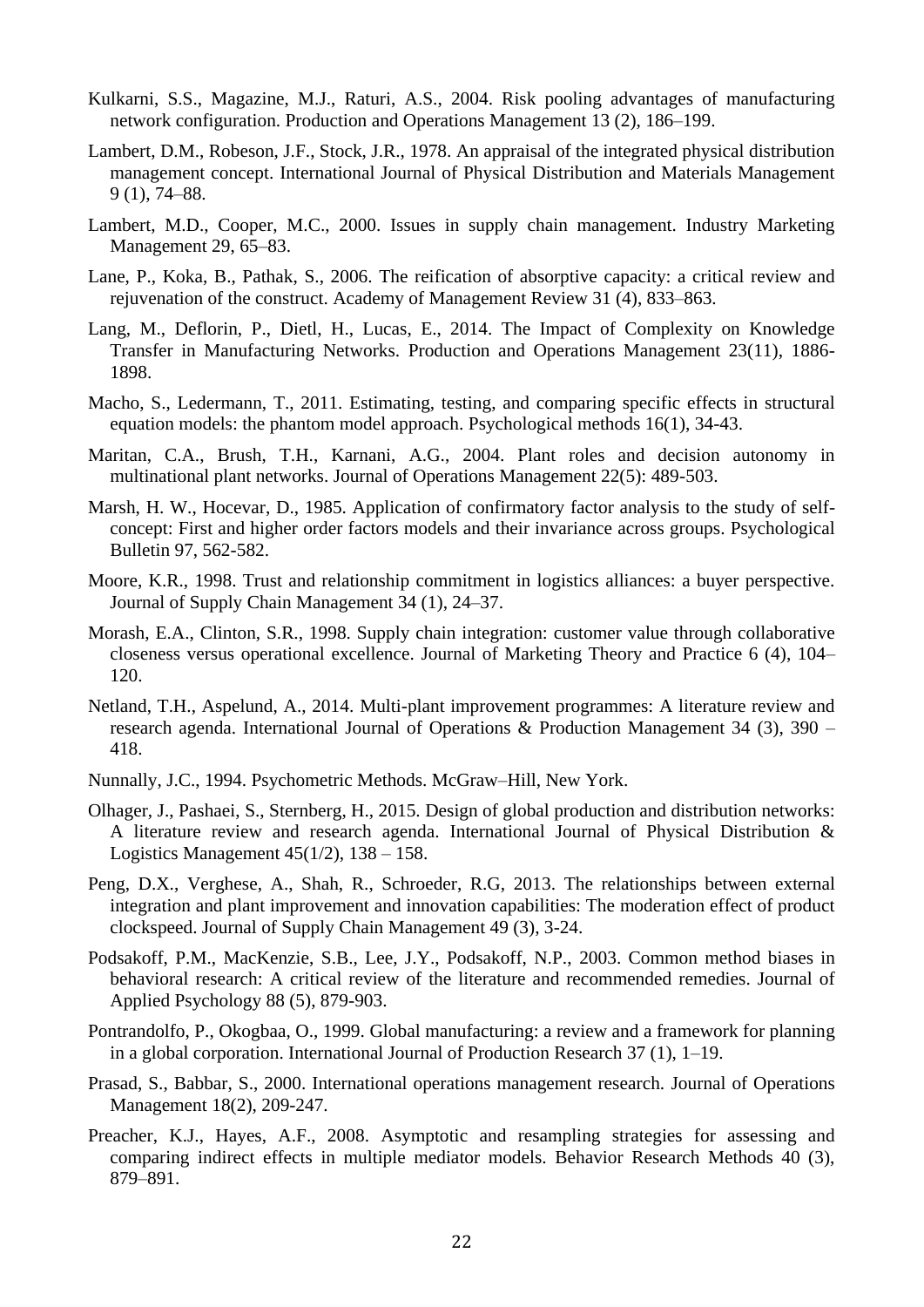- Ragatz, G.L., Handfield, R.B., Petersen, K.J., 2002. Benefits associated with supplier integration into new product development under conditions of technology uncertainty. Journal of Business Research 55 (5), 389–400.
- Rosenzweig, E.D., Roth, A.V., Dean Jr., J.W., 2003. The influence of an integration strategy on competitive capabilities and business performance: an exploratory study of consumer products manufacturers. Journal of Operations Management 21 (4), 437–456.
- Rosenzweig, E.D., Roth, A.V., 2004. Towards a theory of competitive progression: evidence from high-tech manufacturing. Production and Operations Management 13 (4), 354–368.
- Rudberg, M., Olhager, J., 2003. Manufacturing networks and supply chains: an operations strategy perspective. Omega: The International Journal of Management Science 31(1): 29-39.
- Rudberg, M., West, B.M., 2008. Global operations strategy: coordinating manufacturing networks. Omega: The International Journal of Management Science 36(1): 91-106.
- Rungtusanatham, M., Miller, J. W., Boyer, K. K., 2014. Theorizing, testing, and concluding for mediation in SCM research: Tutorial and procedural recommendations. Journal of Operations Management 32(3), 99-113.
- Schoenherr, T., Swink, M., 2012. Revisiting the arcs of integration: cross-validations and extensions. Journal of Operations Management 30 (1-2), 99-115.
- Shah, R., Goldstein, S.M., 2006. Use of structural equation modeling in operations management research: looking back and forward. Journal of Operations Management 24 (2), 148–169.
- Shi Y., Gregory, M., 1998. International manufacturing networks—to develop global competitive capabilities. Journal of Operations Management 16 (2), 195–214.
- Shi, Y. and Gregory, M., 2005. Emergence of global manufacturing virtual networks and establishment of new manufacturing infrastructure for faster innovation and firm growth. Production Planning & Control 16(6), 621–631.
- Stevens, G.C., 1990. Successful supply-chain management. Management Decision 28 (8), 25–30.
- Swink, M., Narasimhan, R., Wang, C., 2007. Managing beyond the factory walls: effects of four types of strategic integration on manufacturing plant performance. Journal of Operations Management 25 (1), 148–164.
- Takeishi, A., 2001. Bridging inter- and intra-firm boundaries: management of supplier involvement in automobile product development. Strategic Management Journal 22 (5), 403–433.
- Tanriverdi, H., 2006. Performance effects of information technology synergies in multibusiness firms. MIS Quarterly 30 (1), 57-77.
- Taylor, A.B., MacKinnon, D.P., Tein, J.Y., 2008. Tests of the three-path mediated effect. Organizational Research Methods 11 (2), 241–269.
- Tippins, M.J., Sohi, R.S., 2003. IT competency and firm performance: Is organizational learning a missing link? Strategic Management Journal 24 (8), 745-761.
- Tsiakis, P., Papageorgiou, L.G., 2008. Optimal production allocation and distribution supply chain networks. International Journal of Production Economics 111(2), 468–483.
- Van der Vaart, T., van Donk, D., 2008. A critical review on survey-based research in supply chain integration. International Journal of Production Economics 111 (1), 42–55.
- Vanpoucke, E., Vereecke, A., Wetzels, M., 2014. Developing supplier integration capabilities for sustainable competitive advantage: A dynamic capabilities approach. Journal of Operations Management 32(7), 446-461.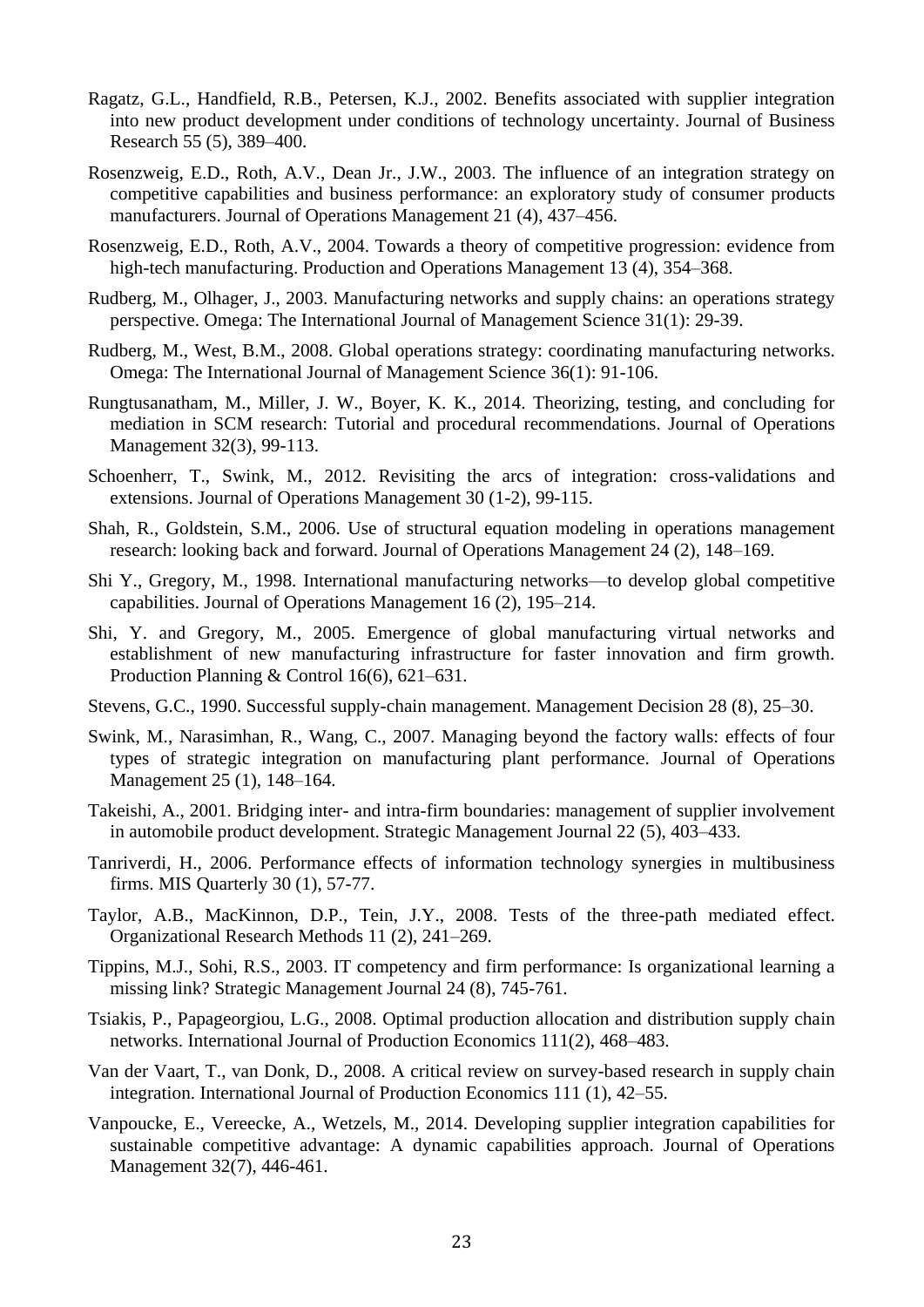- Vereecke, A., Van Dierdonck, R., De Meyer, A., 2006. A typology of plants in global manufacturing networks. Management Science 52 (11), 1737–1750.
- Voorhees, C. M., Brady, M. K., Calantone, R., Ramirez, E., 2015. Discriminant validity testing in marketing: an analysis, causes for concern, and proposed remedies. Journal of the Academy of Marketing Science, DOI 10.1007/s11747-015-0455-4.
- Waehrens, B.V., Cheng, Y., Madsen, E.S., 2012. The replication of expansive production knowledge: the role of templates and principles. Baltic Journal of Management 7 (3), 268–286.
- Wiengarten, F., Pagell, M., Ahmed, M.U., Gimenez, C., 2014. Do a country's logistical capabilities moderate the external integration performance relationship? Journal of Operations Management 32(1), 51-63.
- Wisner, J.D., Tan, K.C., 2000. Supply chain management and its impact on purchasing. Journal of Supply Chain Management 36 (4), 33–42.
- Wong, C.Y., Boon-Itt, S., Wong, C.W., 2011. The contingency effects of environmental uncertainty on the relationship between supply chain integration and operational performance. Journal of Operations Management *29*(6), 604-615.
- Yuan, X., Low, J.M.W., Yeo, W.M., 2012. A network prototype for integrated productiondistribution planning with non-multi-functional plants. International Journal of Production Research 50 (4), 1097–1113.
- Zhao, X., Huo, B., Flynn, B.B., Yeung, J., 2008. The impact of power and relationship commitment on the integration between manufacturers and customers in a supply chain. Journal of Operations Management 26 (3), 368–388.
- Zhao, X., Lynch, J.G., Chen, Q., 2010. Reconsidering Baron and Kenny: myths and truths about mediation analysis. Journal of Consumer Research 37 (2), 197–206.
- Zhao, X., Huo, B., Selen, W., Yeung, J., 2011. The impact of internal integration and relationship commitment on external integration. Journal of Operations Management 29 (1-2), 17–32.
- Zhu, Q., Sarkis, J., 2004. Relationships between operational practices and performance among early adopters of green supply chain management practices in Chinese manufacturing enterprises. Journal of Operations Management 22 (3), 265-289.

## **8. Appendix: Questionnaire**

| <b>Interplant coordination</b>                                                                                                                                                                                         | <b>Current level of</b><br>implementation |               |                |                |                |  |  |
|------------------------------------------------------------------------------------------------------------------------------------------------------------------------------------------------------------------------|-------------------------------------------|---------------|----------------|----------------|----------------|--|--|
|                                                                                                                                                                                                                        | <b>None</b>                               |               |                |                | <b>High</b>    |  |  |
| Improve information sharing for the coordination of the flow of goods<br>between your plant and other plants of the network (e.g. through<br>exchange information on inventories, deliveries, production plants, etc.) |                                           |               | 3              |                |                |  |  |
| Improve joint decision making to define production plans and allocate<br>production in collaboration with other plants in the network (e.g. through<br>shared procedures, shared forecasts)                            |                                           | $\mathcal{L}$ | 3 <sup>7</sup> | $\overline{4}$ | $\overline{5}$ |  |  |
| Improve innovation sharing / joint innovation with other plants (through<br>knowledge dissemination and exchange of employees inside the network)                                                                      |                                           |               | $\mathcal{F}$  | $\overline{4}$ | 5              |  |  |
| Improve the use of technology to support communication with other<br>plants of the network (e.g. ERP integration, shared databases, social<br>networks)                                                                |                                           |               | 3              | $\overline{4}$ | 5              |  |  |
| Developing a comprehensive network performance management system<br>(e.g. based on cost, quality, speed, flexibility, innovation, service level)                                                                       |                                           |               | 3              | 4              |                |  |  |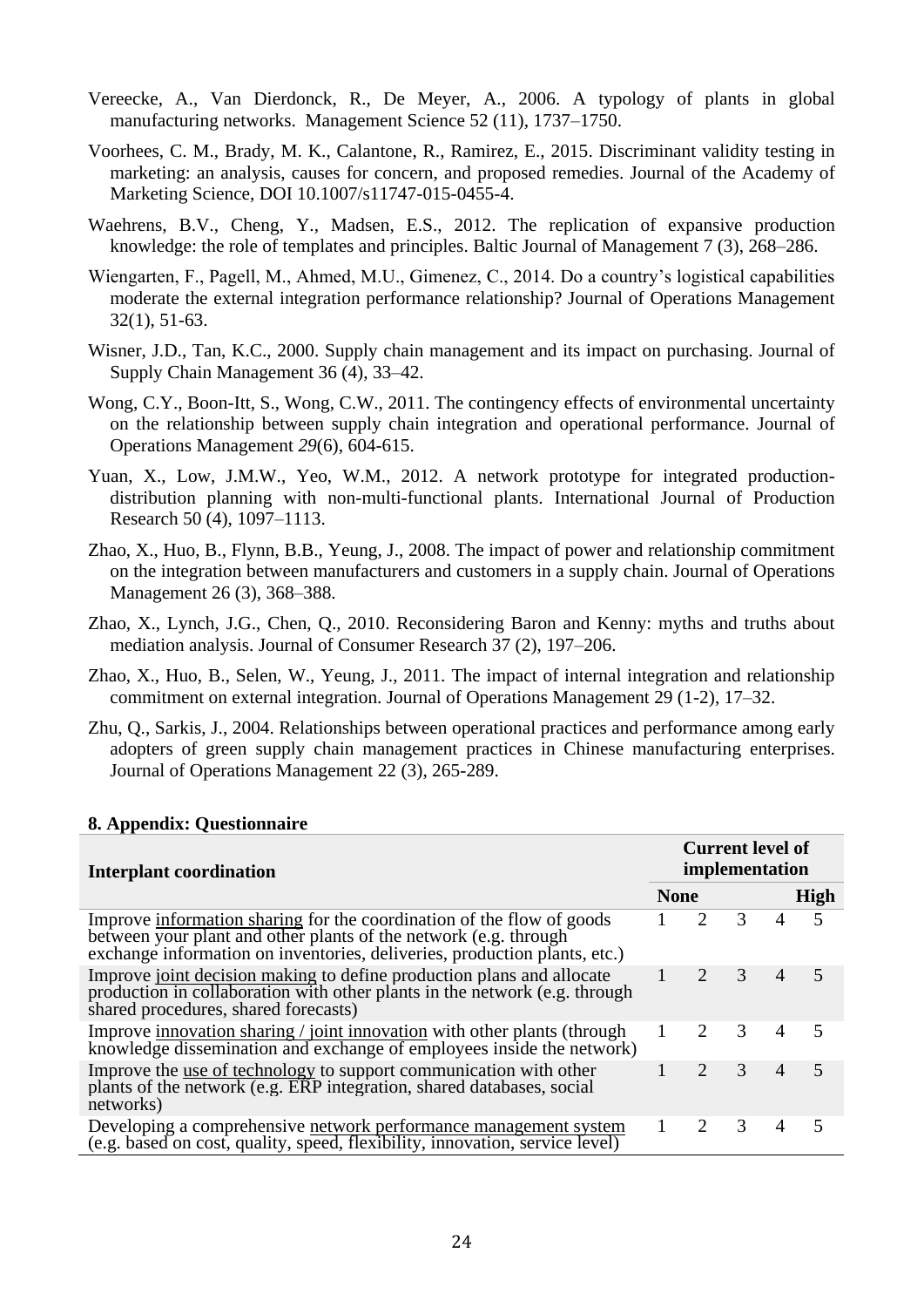| <b>Internal integration</b>                                                                                                     |                                                                                                                                                         |              | <b>Current level of</b><br>implementation |                |                                           |                |      |  |  |
|---------------------------------------------------------------------------------------------------------------------------------|---------------------------------------------------------------------------------------------------------------------------------------------------------|--------------|-------------------------------------------|----------------|-------------------------------------------|----------------|------|--|--|
|                                                                                                                                 |                                                                                                                                                         |              | <b>None</b>                               |                |                                           | High           |      |  |  |
| Sharing information with purchasing department (about sales forecast,<br>production plans, production progress and stock level) |                                                                                                                                                         | $\mathbf{1}$ | $\overline{2}$                            | 3              |                                           | $\overline{4}$ | 5    |  |  |
| Joint decision making with purchasing department (about sales<br>forecast, production plans and stock level)                    |                                                                                                                                                         | $\mathbf{1}$ | $\overline{2}$                            | 3              |                                           | $\overline{4}$ | 5    |  |  |
| Sharing information with sales department (about sales forecast,<br>production plans, production progress and stock level)      |                                                                                                                                                         | $\mathbf{1}$ | $\overline{2}$                            | 3              |                                           | $\overline{4}$ | 5    |  |  |
| Joint decision making with sales department (about sales forecast,<br>production plans and stock level)                         |                                                                                                                                                         | $\mathbf{1}$ | $\overline{2}$                            | 3              |                                           | $\overline{4}$ | 5    |  |  |
| <b>External</b>                                                                                                                 |                                                                                                                                                         |              |                                           |                | <b>Current level of</b><br>implementation |                |      |  |  |
| integration                                                                                                                     |                                                                                                                                                         |              |                                           | <b>None</b>    |                                           |                | High |  |  |
| <b>Supplier</b><br>integration                                                                                                  | Sharing information with key suppliers (about sales<br>forecast, production plans, order tracking and tracing,<br>delivery status, stock level)         |              | 1                                         | $\overline{2}$ | 3                                         | 4              | 5    |  |  |
|                                                                                                                                 | Developing collaborative approaches with key suppliers<br>(e.g. supplier development, risk/revenue sharing, long-term<br>agreements)                    |              |                                           |                | 3                                         | 4              | 5    |  |  |
|                                                                                                                                 | Joint decision making with key suppliers (about product<br>design/modifications, process design/modifications, quality<br>improvement and cost control) |              |                                           |                |                                           | 4              | 5    |  |  |
|                                                                                                                                 | System coupling with key suppliers (e.g. vendor managed<br>inventory, just-in-time, Kanban, continuous replenishment)                                   |              |                                           | $\overline{2}$ | 3                                         | $\overline{A}$ | 5    |  |  |
| <b>Customer</b><br>integration                                                                                                  | Sharing information with key customers (about sales<br>forecast, production plans, order tracking and tracing,<br>delivery status, stock level)         |              |                                           |                | 3                                         | 4              | 5    |  |  |
|                                                                                                                                 | Developing collaborative approaches with key customers<br>(e.g. risk/revenue sharing, long-term agreements)                                             |              |                                           |                | 3                                         | $\overline{4}$ | 5    |  |  |
|                                                                                                                                 | Joint decision making with key customers (about product<br>design/modifications, process design/modifications, quality<br>improvement and cost control) |              |                                           | $\overline{2}$ | 3                                         | 4              | 5    |  |  |
|                                                                                                                                 | System coupling with key customers (e.g. vendor managed<br>inventory, just-in-time, Kanban, continuous replenishment)                                   |              | 1                                         | $\overline{2}$ | 3                                         | $\overline{4}$ | 5    |  |  |

| <b>Operational</b><br>performance |                                 | Relative to our main competitors,<br>our performance is |       |               |                |   |  |  |  |
|-----------------------------------|---------------------------------|---------------------------------------------------------|-------|---------------|----------------|---|--|--|--|
|                                   |                                 | much lower                                              | equal | much higher   |                |   |  |  |  |
| <b>Quality</b>                    | Conformance quality             |                                                         |       |               | 4              |   |  |  |  |
|                                   | Product quality and reliability |                                                         |       | 3             | $\overline{4}$ | 5 |  |  |  |
| <b>Flexibility</b>                | Volume flexibility              |                                                         |       | $\mathcal{F}$ | 4              | 5 |  |  |  |
|                                   | Mix flexibility                 |                                                         |       | $\mathcal{R}$ | 4              | 5 |  |  |  |